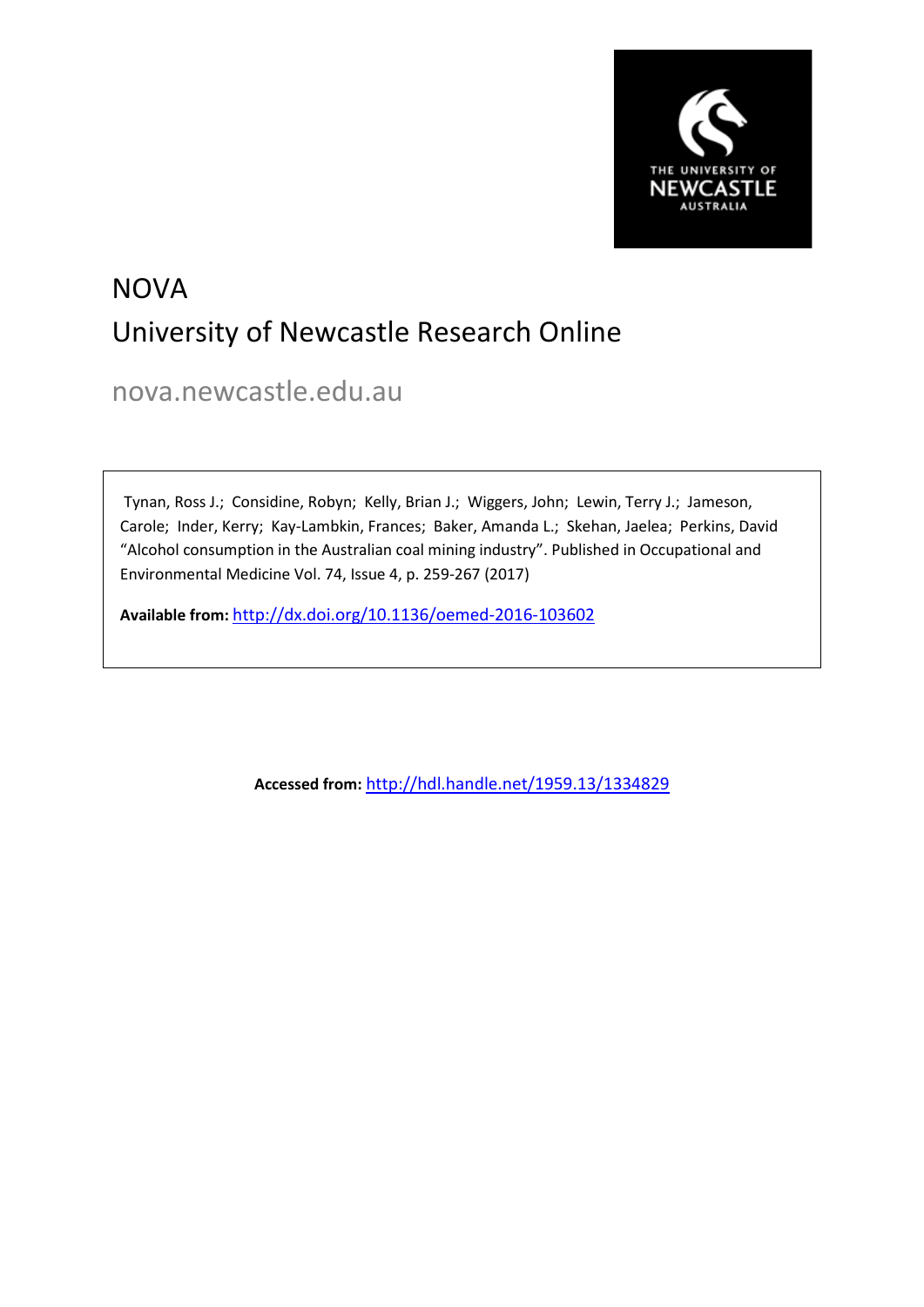## **Alcohol consumption in the Australian coal mining industry.**

Ross J. Tynan<sup>1,2,3</sup>, Robyn Considine<sup>3</sup>, John Wiggers<sup>3,4</sup>, Terry J. Lewin<sup>5</sup>, Carole James<sup>6</sup>, Kerry Inder<sup>7</sup>, Frances Kay-Lambkin<sup>2,5</sup>, Amanda L. Baker<sup>3</sup>, Jaelea Skehan<sup>1</sup>, David **Perkins5,6, Brian J. Kelly3,5**

## **Affiliations:**

**1** Hunter Institute of Mental Health, Newcastle, Australia.

**2** NHMRC Centre for Research Excellence in Mental Health and Substance Use, University of New South Wales, Australia

3 School of Medicine and Public Health, University of Newcastle, Australia

4 Hunter New England Population Health, Wallsend, New South Wales, Australia

5 Centre for Brain and Mental Health Research, School of Medicine and Public Health, University of Newcastle, Australia

**6** Centre for Rural and Remote Mental Health, University of Newcastle, Australia

**7** School of Nursing and Midwifery, University of Newcastle, Australia

# **Corresponding Author**

## **Dr Ross Tynan**

School of Medicine and Public Health University of Newcastle, School of Medicine and Public Health, PO Box 833 Newcastle NSW 2300, Australia Email: [ross.tynan@newcastle.edu.au](mailto:ross.tynan@newcastle.edu.au) Telephone: +61 2 4024 6744

# **Co-Authors**

#### **Ms Robyn Considine**

Email: [robyn.considine@newcastle.edu.au](mailto:robyn.considine@newcastle.edu.au) Address: PO Box 833, Newcastle, NSW 2300, Australia Telephone: +61 2 4033 5690

## **John Wiggers**

Email: [john.wiggers@hnehealth.nsw.gov.au](mailto:john.wiggers@hnehealth.nsw.gov.au) Address: Booth Building, Longworth Avenue, Wallsend, NSW 2287, Australia Telephone: +61 2 4924 6247

#### **Terry Lewin**

Email: [Terry.Lewin@hnehealth.nsw.gov.au](mailto:Terry.Lewin@hnehealth.nsw.gov.au) Address: PO Box 833, Newcastle, NSW 2300, Australia Telephone: +61 2 4033 5709

**Carole James**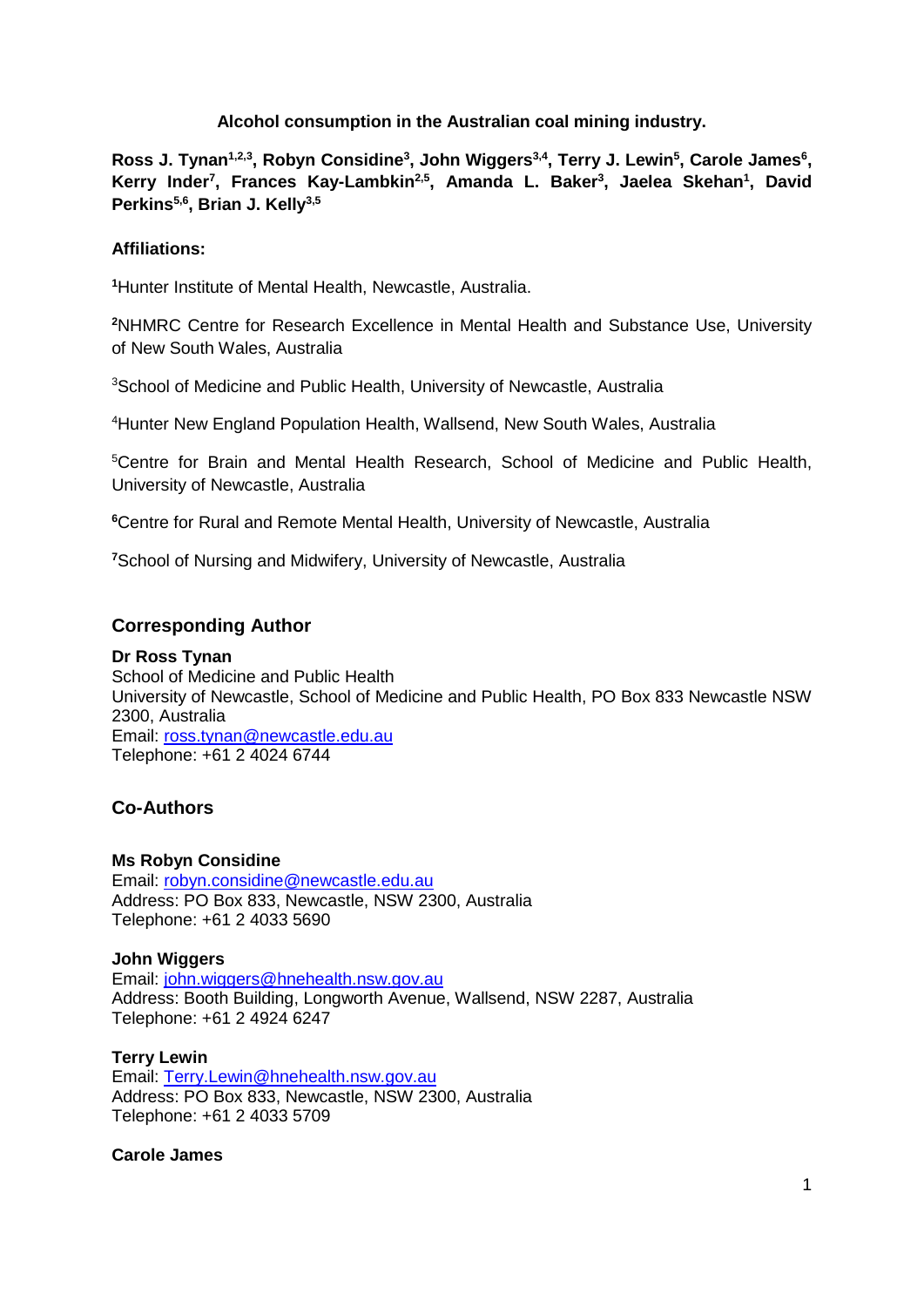Email: [Carole.James@newcastle.edu.au](mailto:Carole.James@newcastle.edu.au)

Address: Hunter Building, University Drive, University of Newcastle, Callaghan, NSW 2308, Australia Telephone: +61 2 4921 6632

#### **Kerry Inder**

Email: [Kerry.Inder@newcastle.edu.au](mailto:Kerry.Inder@newcastle.edu.au) Address: Richardson Wing, School of Nursing and Midwifery, University Drive, University of Newcastle, Callaghan, Australia Telephone: +61 2 4042 0522

## **Frances Kay-Lambkin**

Email: [f.kaylambkin@unsw.edu.au](mailto:f.kaylambkin@unsw.edu.au) Address: Old Waratah Post Office, 22 Turton Road, Waratah, NSW, Australia Telephone: +61 2 4921 6023

#### **Amanda L. Baker**

Email: [Amanda.Baker@newcastle.edu.au](mailto:Amanda.Baker@newcastle.edu.au) Address: University of Newcastle, PO Box 833, Newcastle, Australia, 2300 Telephone: +61 2 40334 5690

#### **Jaelea Skehan**

Email: [Jaelea.Skehan@hnehealth.nsw.gov.au](mailto:Jaelea.Skehan@hnehealth.nsw.gov.au) Address: Hunter Institute of Mental Health, PO Box 833 Newcastle, NSW, Australia, 2300. Telephone: +61 24924 6900

#### **David Perkins BA Hons, PhD.**

Email: [david.perkins@newcastle.edu.au](mailto:david.perkins@newcastle.edu.au) Address: Locked Bag 6005, Bloomfield Campus, Orange, NSW, 2800, Australia Telephone: +61 2 6363 8444

#### **Brian Kelly BMed, PhD, FRANZCP, FAChPM**

Email: [brian.kelly@newcastle.edu.au](mailto:brian.kelly@newcastle.edu.au) Address: University of Newcastle, PO Box 833, Newcastle, Australia, 2300 Telephone: +61 2 4033 5690

#### **KEYWORDS: Alcohol; mining; workplace health; illicit drugs;**

**Word Count: 4,493**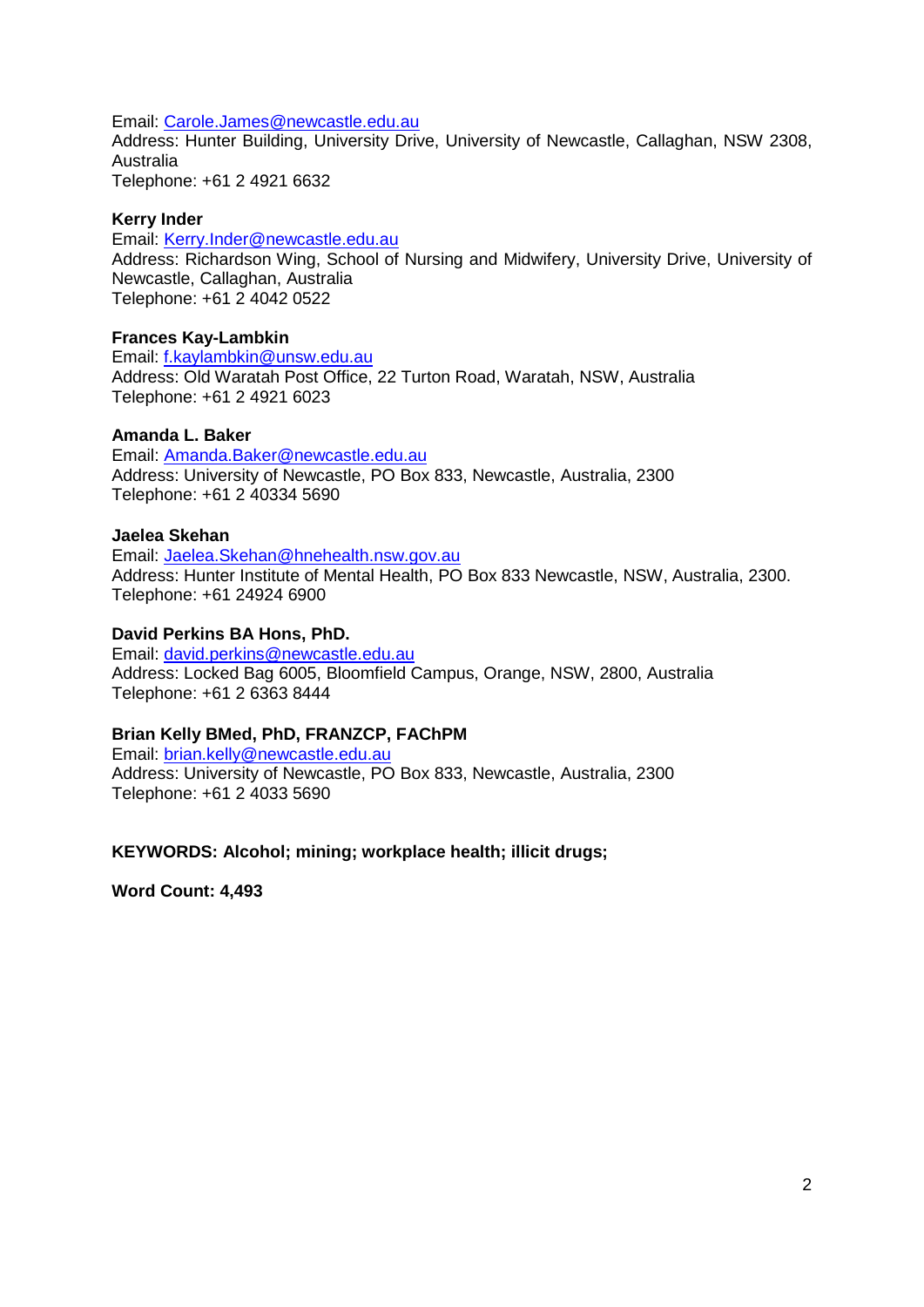# **ABSTRACT**

# **Objectives**

To investigate patterns of alcohol use within the coal mining industry, and associations with the personal, social, workplace and employment characteristics.

# **Design**

Eight mine sites across two eastern Australian states were surveyed, selected to encompass key geographic characteristics (accessibility and remoteness) and mine type (open-cut and underground). Problematic alcohol use was measured using the Alcohol Use Disorders Identification Test (AUDIT) to determine: (1) overall risky or hazardous drinking behaviour; and (2) frequency of single occasion drinking (six or more drinks on one occasion).

## **Results**

A total of 1,457 employees completed the survey, of which, 45.7% of male and 17.0% of female participants reported levels of alcohol use within the range considered as risky or hazardous, considerably higher than the national average. Hierarchical linear regression revealed a significant contribution of many individual level factors associated with AUDIT scores: younger age, male, current smoking status; illicit substance use; previous alcohol and other drug use (AOD) problems; and higher psychological distress. Workplace factors associated with alcohol use included working in mining primarily for the high remuneration, and the type of mining, with underground miners reporting higher alcohol use than open cut miners.

## **Conclusion**

Our findings provide support for the need to address alcohol use in the coal mining industry over and above routine on-site testing for alcohol use.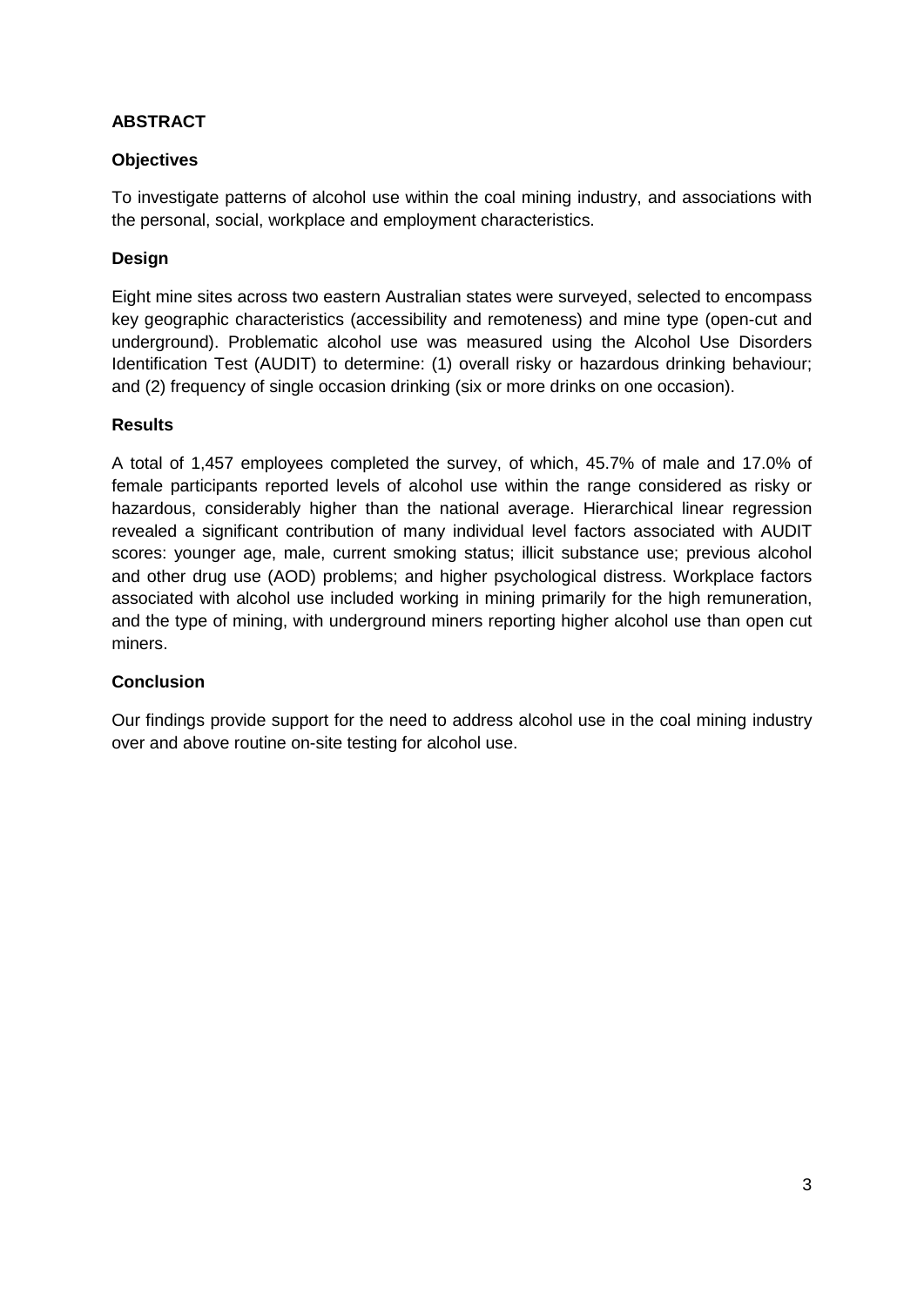# **WHAT DOES THIS PAPER ADD**

- Substance use problems are a leading cause of global disability, and represent a substantial economic burden.
- No previous study has examined both the patterns of alcohol and other drug use within the Australian coal mining industry, and the associated personal, social, workplace and employment characteristics.
- 45.7% of male and 17.0% of female participants reported levels of alcohol use within the range considered as risky or hazardous, considerably higher than the national average.
- Our multivariate analysis showed that a complex interplay of factors, including a combination of personal individual factors, as well a number of workplace and employment factors were associated with alcohol use.
- These results provide evidence to inform the development of specific workplace strategies to address problematic alcohol use within the mining industry, and male dominated industry more broadly.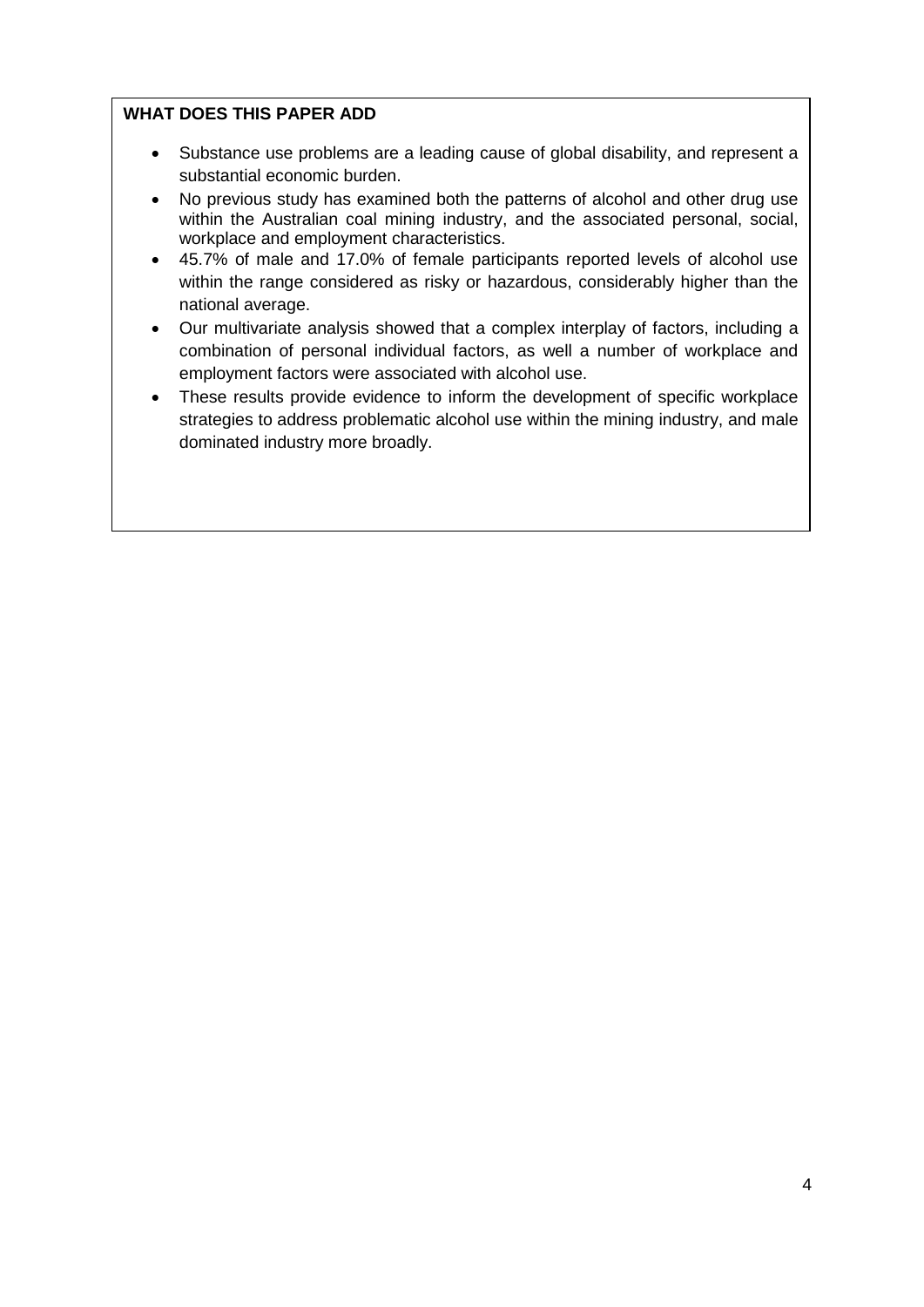#### **INTRODUCTION**

Substance use problems and related disorders are a leading cause of global disability and account for an estimated 4.3% of the Australian disease burden[.](#page-29-0) <sup>1</sup> Workplace concerns about substance use have traditionally focussed on the links between substance use and workplace injury.<sup>[2](#page-29-1)</sup> While there are inconsistencies in the literature, there is some evidence to suggest a linkage between alcohol use and absenteeism, presenteeism (sub-optimal productivity while at work) $3$  and more frequent interpersonal and disciplinary problems (see Frone<sup>4</sup> for review).

A compelling body of evidence has shown that the prevalence of alcohol-related problems is significantly higher in male-dominated industries, specifically construction,<sup>[5](#page-29-4)[6](#page-29-5)</sup> police services,<sup>[7](#page-29-6)</sup> and transport<sup>6</sup> industries. In Australia, mining is a male-dominated, high-income industry, and currently employs approximately 2% of the national population[,](#page-29-7) <sup>8</sup> with coal the largest export earner in New South Wales (NSW) and Queensland (QLD). In terms of safety, evidence shows that the Australian coal mining industry is associated with less loss-time injuries than in the United States.<sup>[9](#page-29-8)</sup> The Australian mining industry has invested significant resources to address the impact of alcohol consumption on the health and safety of employees. Comprehensive systems are in place to control alcohol usage, including mandatory breath testing as part of the logging on process prior to shift start, and the requirement of a blood alcohol concentration (BAC) of 0.00g/100ml. Many workplaces also routinely perform random illicit drug testing.<sup>[10](#page-29-9)</sup> While these policies reflect an understanding of the need to improve workplace safety, they do not address workplace factors that maximise workplace opportunities to promote the mental and physical health of employees (which includes substance use).

Among the first to investigate alcohol use within the Australian mining industry, Lennings et al., [11](#page-29-10) in a study of a single mine site identified high levels of alcohol use among employees compared with the general population. More recently, evidence has emerged that miners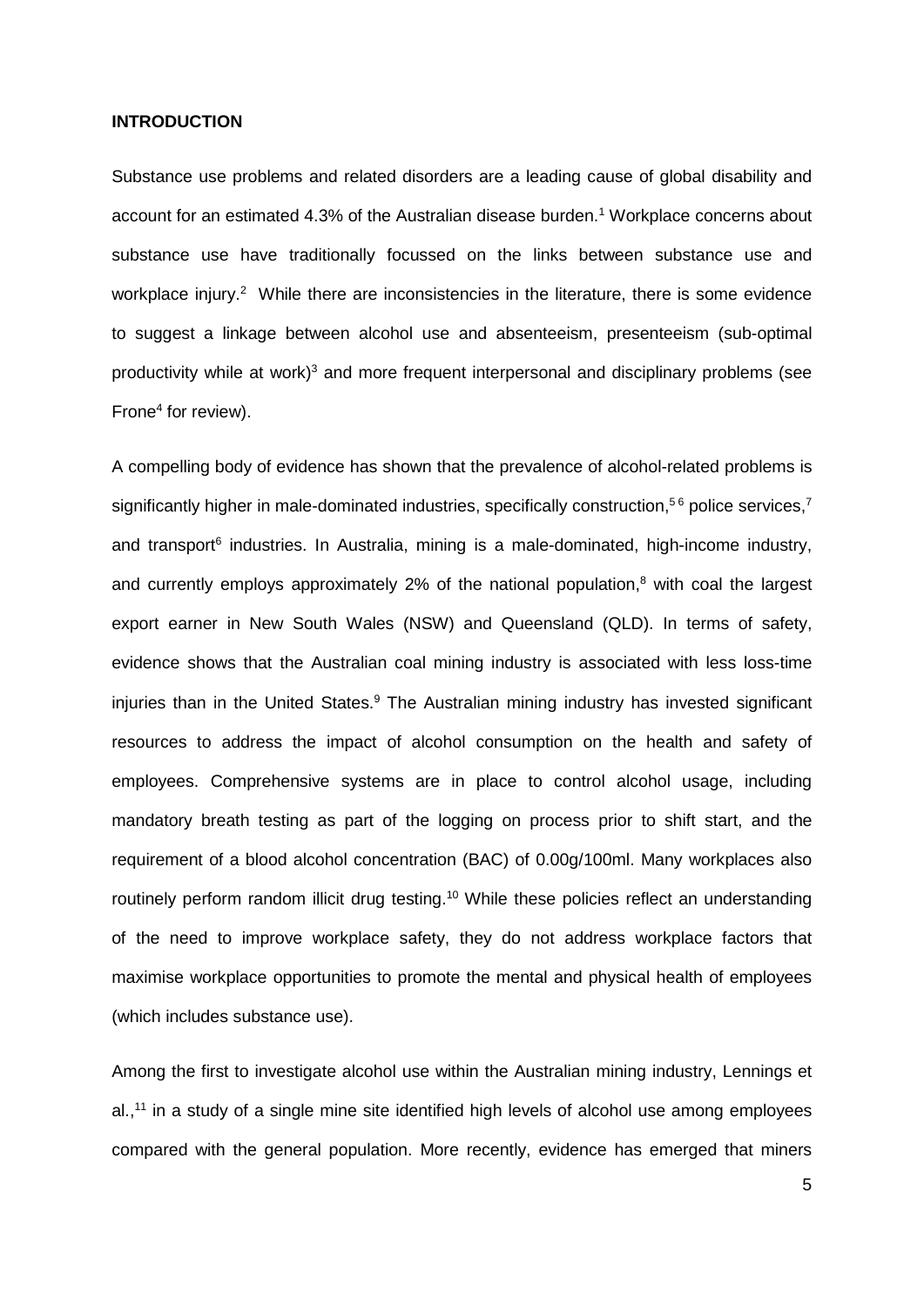who work in "fly-in fly-out" (FIFO) or "drive-in drive-out" (DIDO) operations (i.e. their workplace is remote to their home residence, and they live on a mine site during rostered periods) are more likely to drink alcohol at risky levels than those in other employment types.<sup>[12](#page-29-11)</sup> Research to date have identified a substantial problem in this industry but there has been limited attention to the relative contribution of work characteristics to these patterns of alcohol use. Such information is important to guide industry based policy that can support prevention and early intervention initiatives targeting substance use.

The mining industry is diverse and complex. Most mines operate 24 hours, seven days per week, and employees often work long hours (i.e. 12-hours or longer shifts),<sup>[13](#page-29-12)</sup> with rosters that are both rotating (work periods that consist of both day and night shifts)<sup>13</sup> and compressed (a high number of shifts over consecutive days). [14](#page-29-13) Mines are often located in isolated regions, where employees are separated from family and social support networks, and the availability of professional support services is limited. [15](#page-29-14) Consequently, employees typically face challenges such as: long working hours, shift work, geographical isolation, limited contact with families and social supports, and a highly demanding role. Little is known about how these factors influence patterns of alcohol or other drug use. While the psychosocial, physical and organisational characteristics may present risks to health, the workplace has the opportunity to support health-promoting behaviours and risk-mitigation strategies that can enhance health outcomes.<sup>16</sup> Such workplace strategies require attention to the interaction of workplace characteristics, the work-family-community interface and individual behaviours. [16](#page-29-15)

Linked to such an approach, the workplace psychosocial safety climate (PSC) model<sup>17</sup> provides a broad theoretical framework for consideration of the workplace characteristics related to health outcomes, including management/organisational support, specific job demands and resources. This study aimed to better understand factors associated with alcohol use within the coal-mining industry, including a range of personal, social, workplace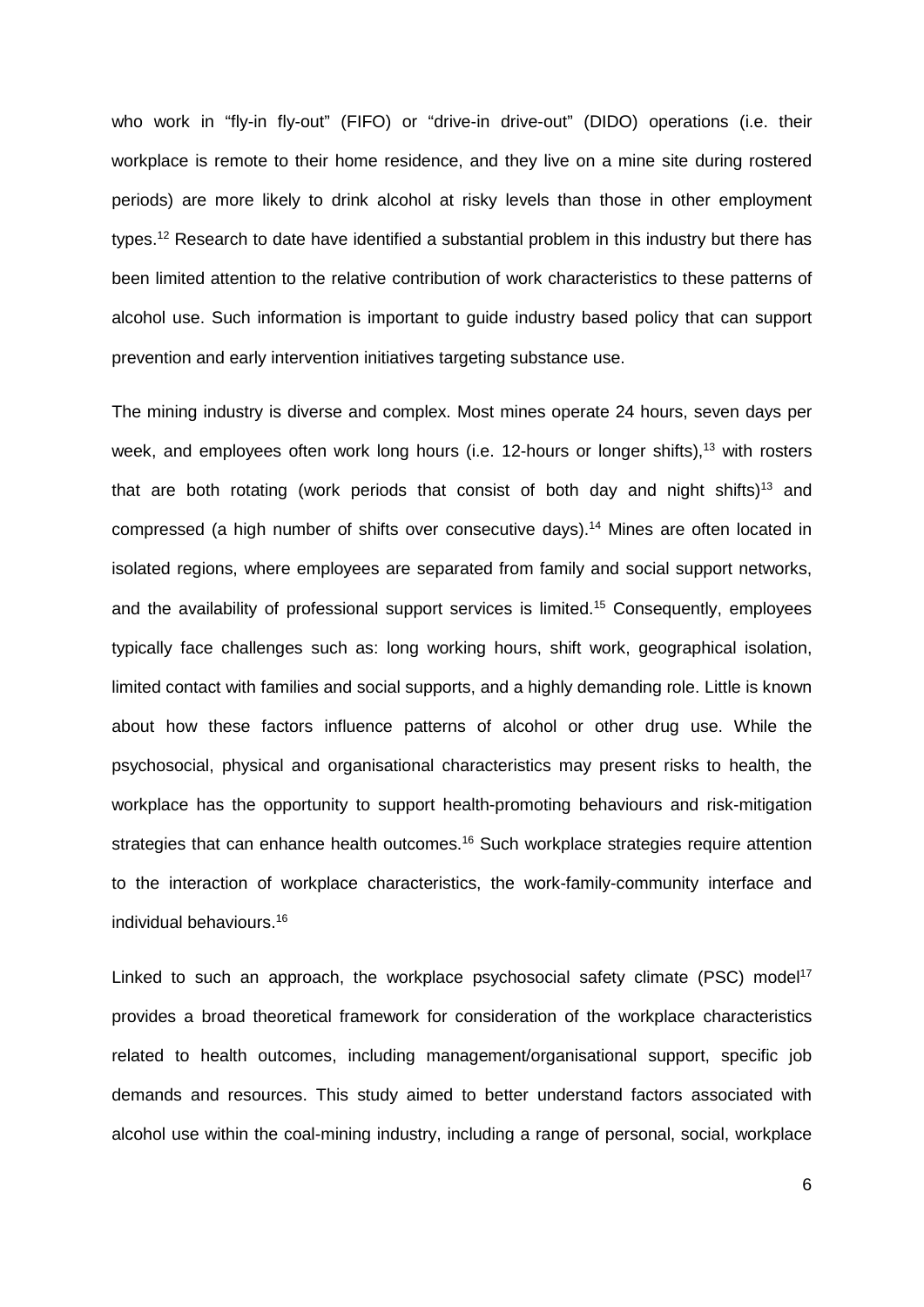and employment characteristics within the PSC framework, with the aim of informing workplace health policy and interventions. This work aligns with the development of an industry-based Blueprint for Mental Health, as a national planning framework to promote mental health and well-being in the mining and resources sector of Australia.<sup>[18](#page-29-17)</sup>

#### **METHODS**

This research was approved by the Human Research Ethics Committee, University of Newcastle [H-2013-0135].

#### **Setting and Sample**

#### **Mines**

Using quota sampling, sites were selected to ensure a representative cross section of the coalmining industry. Stratification variables included location (New South Wales [NSW] and Queensland [QLD]), mine type (underground or open-cut), and employee commute arrangements (daily or long distance commute [i.e. FIFO/DIDO]).

#### **Mine Recruitment**

Consent was obtained at the company level first, primarily through occupational health and safety managers. Consent was then requested at the individual mine level, whereby a member of the research team visited sites to provide an overview of the project to mine management. Once approved, the research team organised data collection logistics with key delegates from each mine.

#### **Participant recruitment and data collection**

The data collection methodology was designed to accommodate the unique logistical considerations of each site, while minimizing disruption to production. Where available, sites participated as a component of their routinely scheduled training/utility days, which are rostered days allocated for staff development. Across all other sites, data collection occurred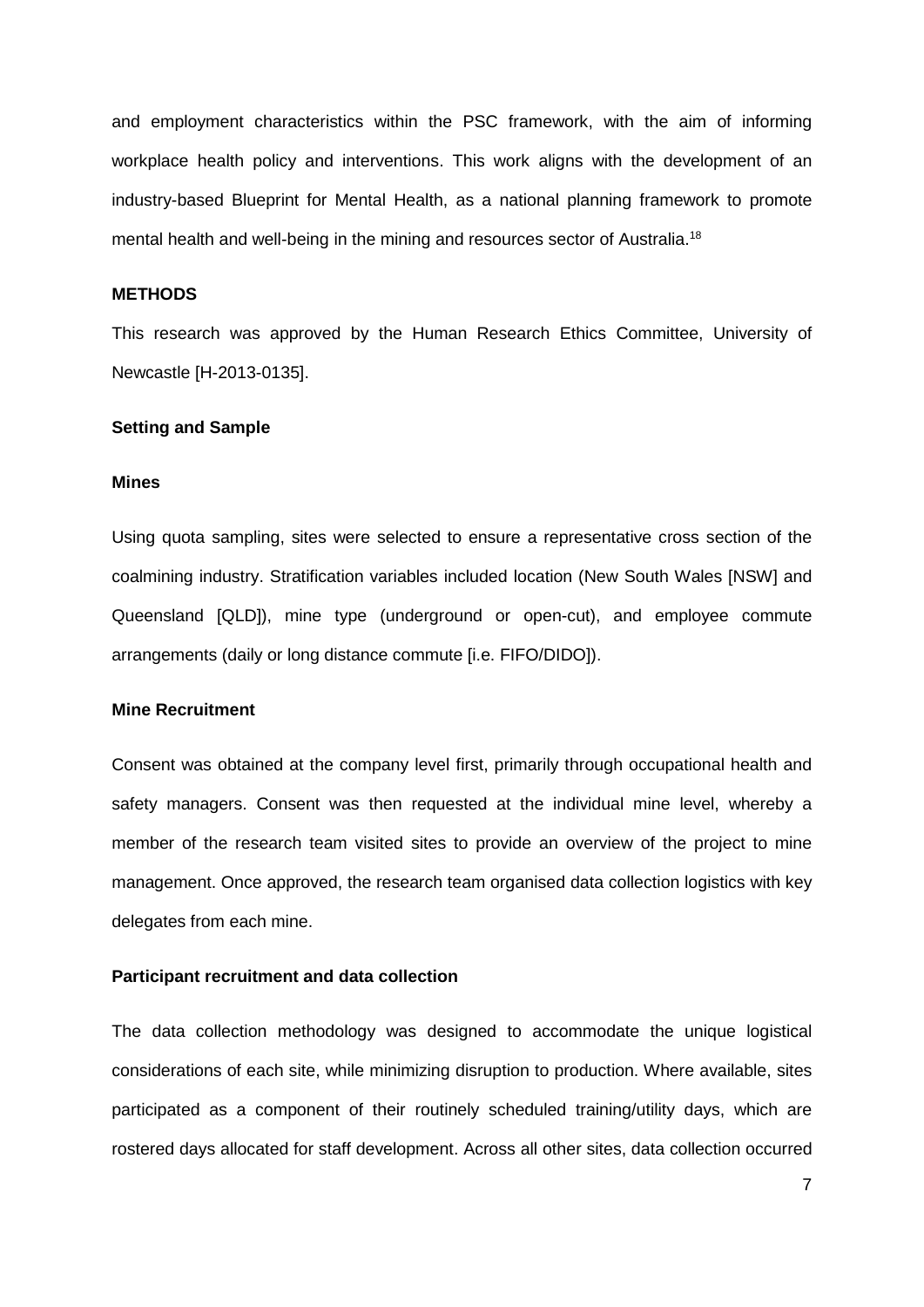while participants were on shift, or during their daily pre-shift meetings. All staff participated in the research during their rostered hours.

Two weeks before commencing data collection, each mine was sent promotional materials (e.g. PowerPoint slides, information flyers) to be displayed in employee common areas. The data collection process involved a member of the research team visiting the site and providing all participants with a written information statement and a brief presentation outlining the purpose of the research. This material stated that the research was voluntary, confidential, and that participants were free to withdraw at any time. Participation involved completing a 15-minute pen-and-paper survey, with the return of a completed survey considered implied consent. Participants were asked to provide a self-generated code (consisting of initials and day/month of birth), to allow potential linkage with future surveys.

Data collection occurred between December 2013 and March 2015.

#### **Measures:**

Elements of the workplace psychosocial safety climate (PSC) model<sup>17</sup> provided a broad theoretical framework for the assessment domains in this study. This model postulates that employees' work and health outcomes are influenced by a mixture of factors including management/organisational support, specific job demands and resources.

For the current analyses, four conceptually related sets of variables were used to examine associations with alcohol use: (1) socio-demographic factors; (2) health history; (3) participant's current health; and (4) workplace factors and attitudes. This grouping reflected the aim of examining associations between problematic alcohol use and workplace factors and attitudes, after accounting for the effects of the other factors.

The majority of the standardized measures in the study are well established and have acceptable psychometric properties. For the Job Content Questionnaire, only the domains relating to job strain ratio were included.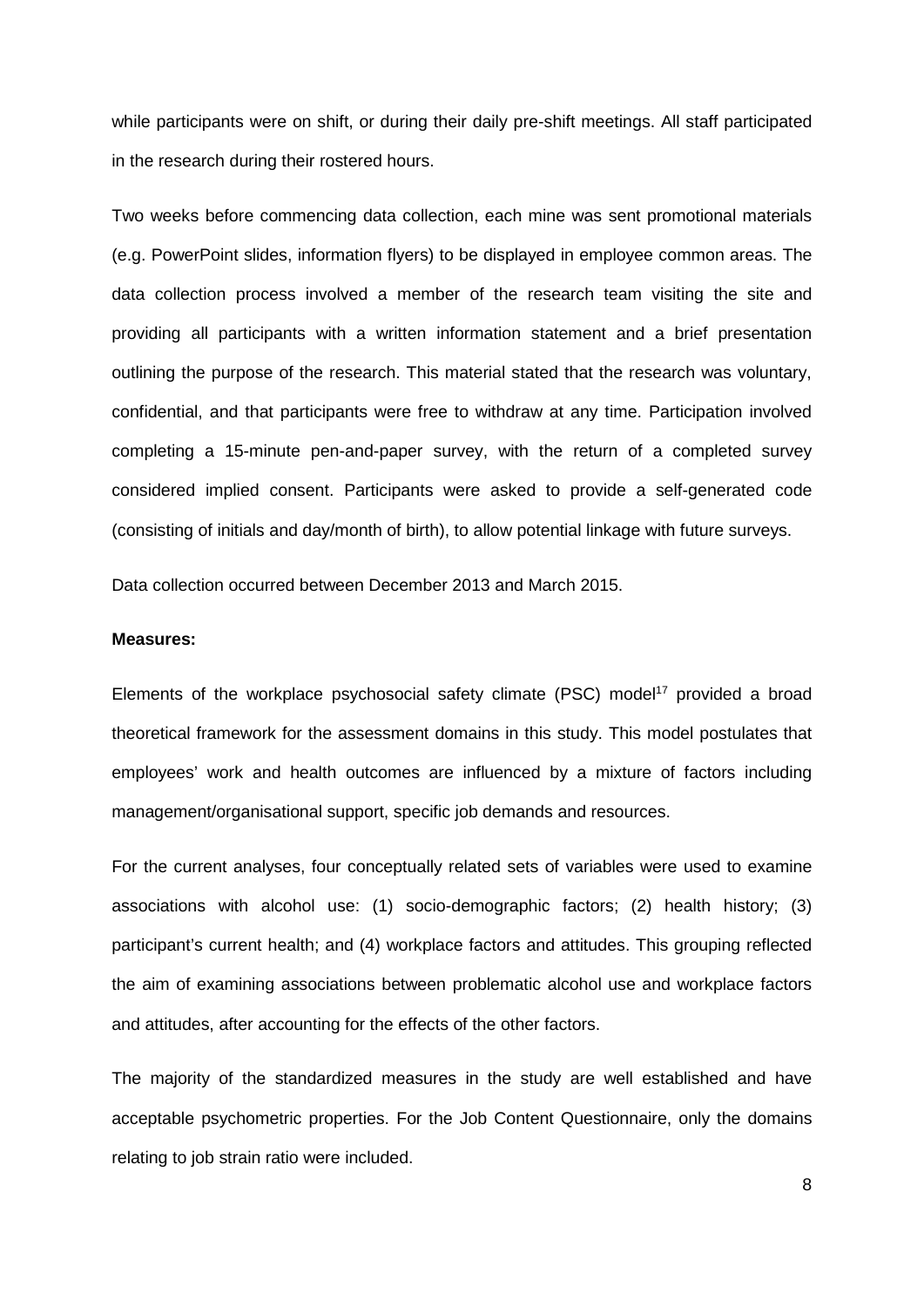#### **Outcome Variables**

#### **Hazardous or harmful drinking**

Alcohol use within the past 12 months was measured with the 10-item Alcohol Use Disorders Identification Test (AUDIT), a widely used indicator of hazardous and/or harmful drinking behaviour<sup>19</sup> ( $\alpha$ =.80). This instrument combines measurement of the quantity and frequency of alcohol consumption, as well as the personal and social problems associated with alcohol use.

#### **Single occasion drinking**

Single occasion drinking (sometimes referred to as binge drinking) was defined as the consumption of more than five alcoholic drinks on one occasion. This was measured using an individual AUDIT item that asks participants to self-report the frequency at which they have 'six or more drinks on one occasion'.

#### **Independent variables**

#### **1. Socio-demographic factors**

Demographic information collected included age, gender, number of dependent children, and the highest level of education completed. Social network characteristics were measured using the Social Network Index (SNI) using conventional scoring criteria.<sup>[20](#page-29-19)</sup>

#### **2. Health history**

Participants were asked if they had ever been diagnosed with depression, anxiety, drug and/or alcohol problems or a chronic physical condition (such as: heart attack, other heart disease, high cholesterol, high blood pressure, stroke, cancer, diabetes, and/or obesity).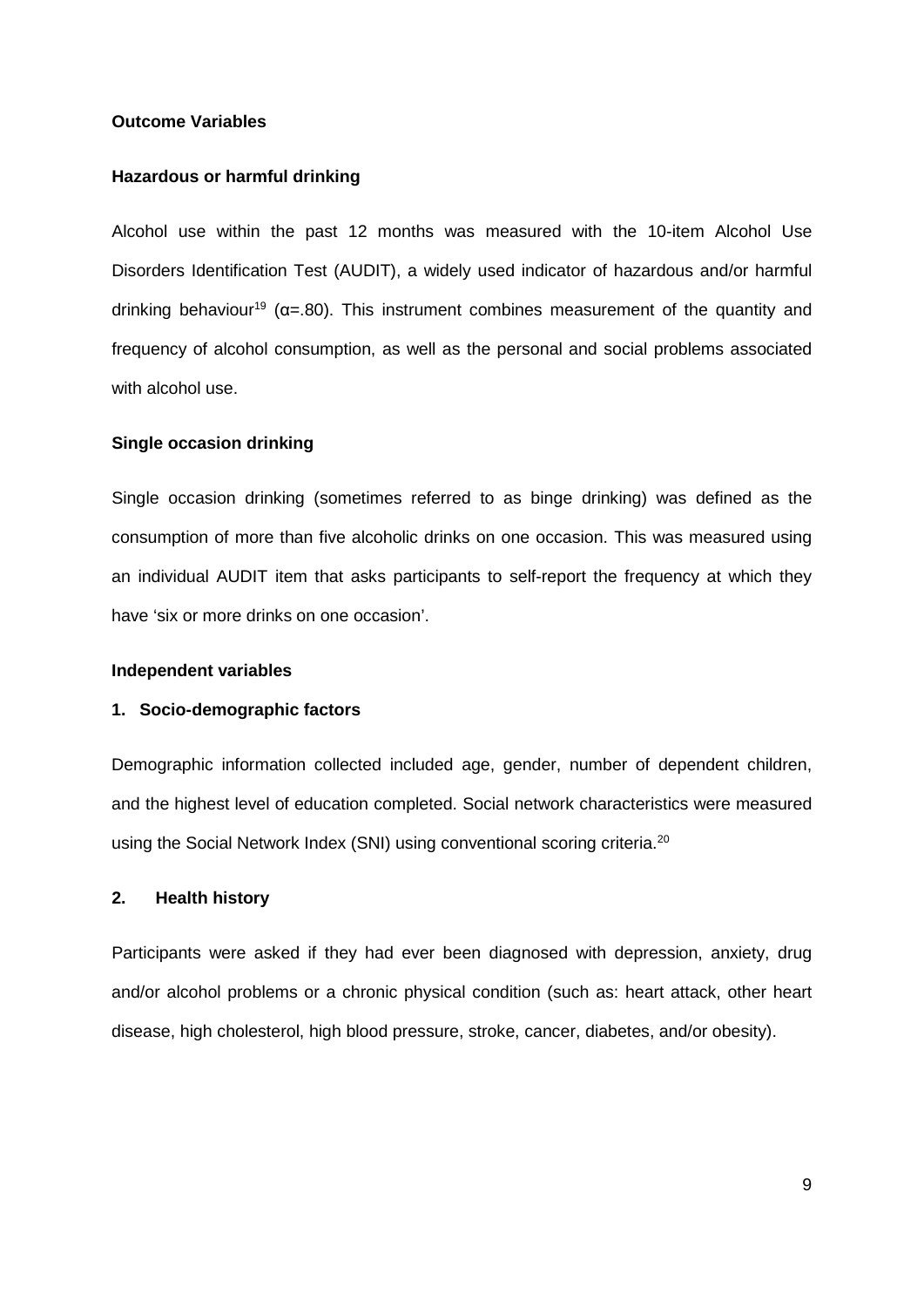## **3. Current health**

Current health included an assessment of behaviours that may impact on health, as well as current symptoms of mental health problems, comprising smoking status (categorised as: never smoked; ex-smoker; currently smoke, but less often than daily; or current daily smoker) and frequency of use of three categories of illicit drugs including (1) cannabis; (2) synthetic drugs (e.g. KRONIK, synthetic cannabis); or (3) other illicit drugs (with frequency categorised as: have never tried it; used, but not in the last month; or used in the last month).

Current mental health symptoms were assessed using the Kessler-10+  $(K10+)^{21}$ . Item scores on the K10+ were summed to give a possible cumulative score range of 10 to 50, with higher scores indicating greater psychological distress (α=.89).

## **4. Workplace factors and attitudes**

A set of workplace factors, as well as employees' attitudes towards working in the industry were assessed, as described in Table 1.

| <b>Factor</b>                                                    | How it was measured                                                                                                                                                                                                                                                            |
|------------------------------------------------------------------|--------------------------------------------------------------------------------------------------------------------------------------------------------------------------------------------------------------------------------------------------------------------------------|
| <b>Workplace factors</b>                                         |                                                                                                                                                                                                                                                                                |
| Mine type                                                        | Open cut or underground mining                                                                                                                                                                                                                                                 |
| Commute type                                                     | Single item question regarding commute arrangements:<br>Long distance commute (FIFO or DIDO);<br>$\bullet$<br>Daily commute (those who travel to and from work each day)<br>$\bullet$                                                                                          |
| Years working in mining                                          | Single item question that determined length of time working in the industry                                                                                                                                                                                                    |
| Time to camp (Long distance<br>commute only)                     | A measure of the duration of time to reach the mine site camp from the<br>participant's home. For multivariate analysis, we used dummy coding for all<br>daily commute employees, with each participant given the mean response<br>score of long distance commute participants |
| (Daily<br>Daily<br>commute<br>time<br>commute participants only) | A measure of the time taken to drive to work each day. For multivariate<br>analysis, we used dummy coding for all long distance commute participants,<br>with each participant given the mean response score of daily commute<br>participants                                  |
| Employment category                                              | A single-item question about the employees' specific occupational role from a<br>list including: manager; professional; technician or trade worker; machinery<br>operator and driver/labourer; or administration/other                                                         |
| <b>Employment status</b>                                         | Single item that determined if participants worked full-time or part-time                                                                                                                                                                                                      |
|                                                                  |                                                                                                                                                                                                                                                                                |

|  |  | Table 1 – Description of the workplace factors and attitudes measured |  |  |
|--|--|-----------------------------------------------------------------------|--|--|
|--|--|-----------------------------------------------------------------------|--|--|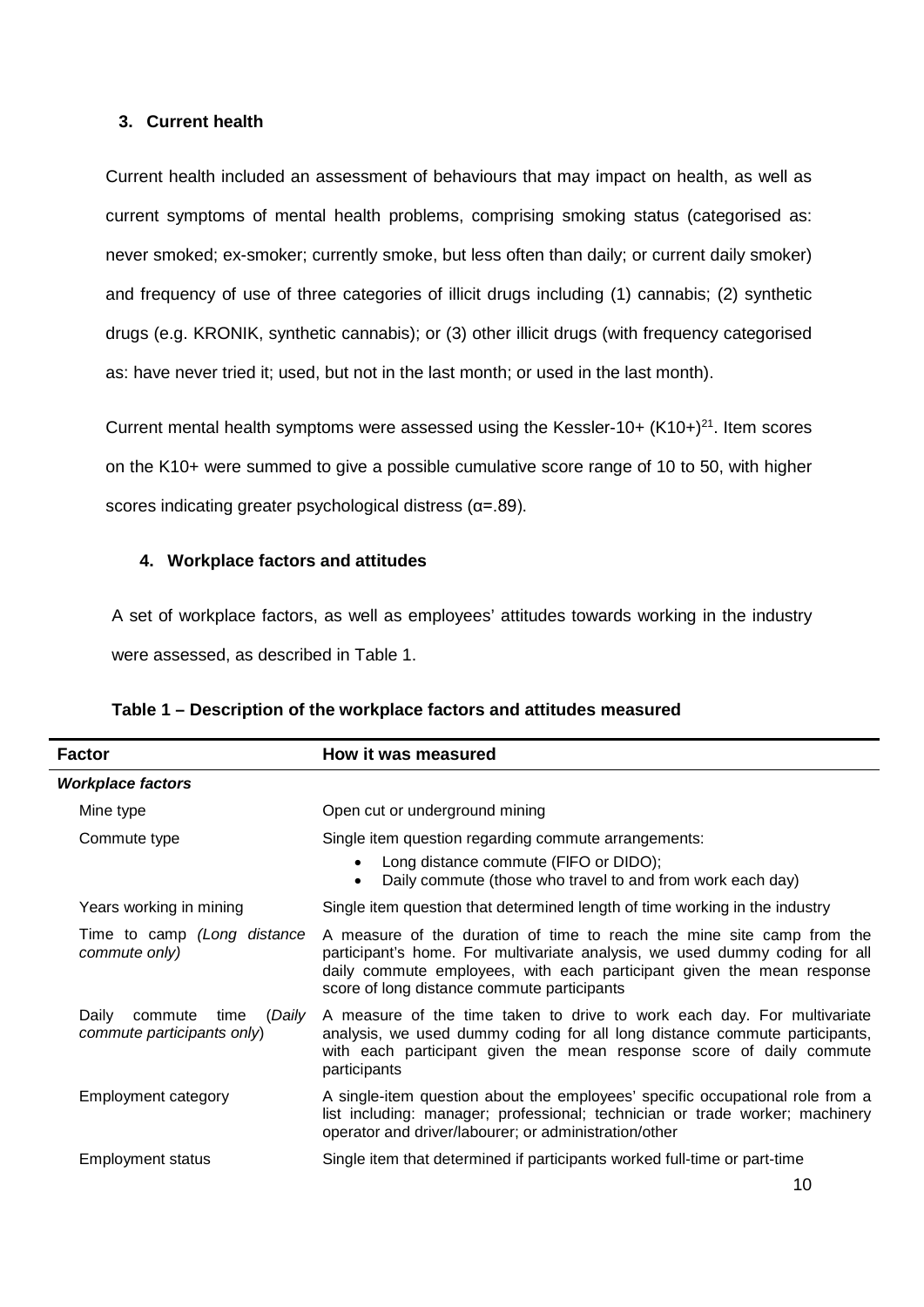| Principal employee vs contractor                                             | Single-item question to identify participants employed by the mine (principal<br>employee) or as a contractor                                                                                                                                                                                                                                                                                                                                                                                                                                                                       |
|------------------------------------------------------------------------------|-------------------------------------------------------------------------------------------------------------------------------------------------------------------------------------------------------------------------------------------------------------------------------------------------------------------------------------------------------------------------------------------------------------------------------------------------------------------------------------------------------------------------------------------------------------------------------------|
| Shift type                                                                   | Asked participants to indicate whether they commonly work on a rotating shift<br>pattern (mixture of day/evening/night shifts) or a regular shift (fixed day, or fixed<br>night shift)                                                                                                                                                                                                                                                                                                                                                                                              |
| Shift length                                                                 | Number of hours of the participants most common shift                                                                                                                                                                                                                                                                                                                                                                                                                                                                                                                               |
| Proportion of days at work                                                   | Using the participant's typical roster, the proportion of time at work was a ratio<br>of the number of consecutive days at work and the number of consecutive days<br>off work                                                                                                                                                                                                                                                                                                                                                                                                      |
| <b>Attitudes</b>                                                             |                                                                                                                                                                                                                                                                                                                                                                                                                                                                                                                                                                                     |
| Satisfaction with work                                                       | An aggregate score based on the average responses given to seven items<br>scored on a 5-point scale ranging from 1: 'very dissatisfied' to 5: 'very satisfied'.<br>Items include satisfaction with: Your usual take home pay; Your work prospects;<br>The people you work with; Physical work conditions; The way your section is<br>run; The way your abilities are used; and The interest and skill involved in your<br>job $(\alpha = .83)$ .                                                                                                                                    |
| Concern about losing job                                                     | A single item measured on a 5-point scale that asked participants to rate their<br>level of concern about losing their job. Scores ranged from 1: 'not at all' to 5:<br>'extremely worried'.                                                                                                                                                                                                                                                                                                                                                                                        |
| Work in mining for financial<br>reasons                                      | Aggregate score based on average response to three items scored on a 5-point<br>scale ranging from 1: 'strongly disagree' to 5: 'strongly agree'. Items include:<br>The pay is the main reason I work in coal; I have financial commitments that<br>mean I have to continue to work in coal mining because of the salary levels; I<br>would prefer to work in another job but can't afford to leave because of my<br>financial commitments $(\alpha = .68)$ .                                                                                                                       |
| Work in mining because I love<br>the work, and the roster suits my<br>family | Average response to two items scored on a 5-point scale ranging from 1:<br>'strongly disagree' to 5: 'strongly agree'. Items include: I work in coal because I<br>love the work; the roster schedule suits my family and me $(\alpha = .40)$ .                                                                                                                                                                                                                                                                                                                                      |
| Perception<br>of<br>the<br>mines<br>commitment to mental health              | Average response to five items scored on a 5-point scale ranging from 1:<br>'strongly disagree' to 5: 'strongly agree'. Items include: This mine would be<br>flexible in offering work adjustments to someone with a mental health problem;<br>This mine provides education and training to supervisors and managers about<br>mental health; The managers at this mine have a good understanding of mental<br>health issues; The mine provides education to employees about mental health;<br>Our workplace policies support the mental health of mine employees $(\alpha = .89)$ . |
| Questionnaire<br>Content<br>Job<br>$(JCQ)^{22}$                              | Items from the JCQ were utilised to measure the job-strain ratio, which was<br>calculated using the formula: job strain ratio = mean of psychological demand /<br>(the mean of decision authority and skill discretion). Thus, participants with a<br>ratio score of 1 indicate balance between psychological demands and decision<br>control; ratio score above 1 indicate that psychological demands outweigh<br>decision control; ratio score below 1 indicate decision control is greater than<br>psychological demands.                                                        |
| Perceived control over work                                                  | The average response to the two items reflecting perceived control scored on a<br>5-point scale ranging from 1: 'None' to 5: 'Complete control'. Items include: The<br>specific shifts that you work; The specific start and finish times that you work<br>$(\alpha = .84)$ .                                                                                                                                                                                                                                                                                                       |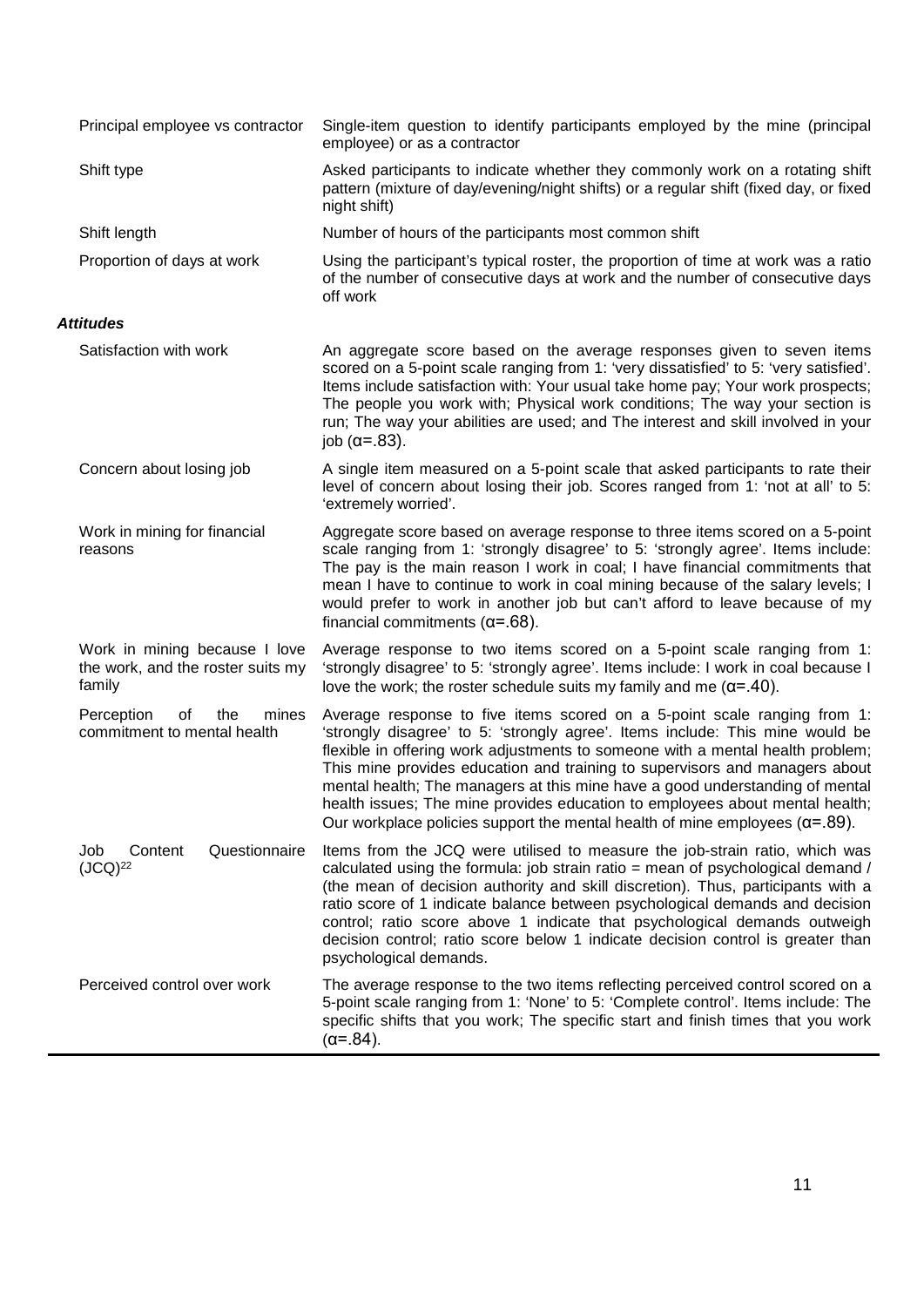#### **Data Analysis**

Data entry, aggregation and analysis were performed using Statistical Package for the Social Sciences (IBM SPSS Version 22.0; Armonk, NY, USA).

The AUDIT was scored using conventional criteria,<sup>[19](#page-29-18) [23](#page-30-2)</sup> with each item scored from 0 to 4, giving a cumulative range of 0 to 40. Total scores were then categorised into four separate strata, including: no known risk (0-7); risky or hazardous (8-14); high risk or harmful (15-18); and high risk, dependence likely (19-40). The AUDIT includes three subscales<sup>23</sup> including domain one (questions 1-3), which measures both the quantity and frequency of alcohol consumption; domain two (questions 4-6), which measures drinking related behaviour; and domain three (questions 7-10), which measures lifetime negative consequences associated with alcohol use.

Descriptive analysis was used to characterise patterns of alcohol use, focusing on response frequencies, with the chi-square analysis was used where appropriate.

Hierarchical linear regression was undertaken to examine the contribution of independent variables to alcohol use, using a predetermined order of entry for associative variables. The order of entry reflected the aim of the research, which was to investigate the association between workplace factors and attitudes, and the two primary outcome variables 'total AUDIT score' and 'single occasion drinking', after controlling for the effects of the participants': (1) socio-demographics; (2) health history; and (3) current health. For all categorical variables, comparisons were based on a conceptual basis *a priori,* with variables coded using dummy variables to measure their association with AUDIT scores, as outlined in Table 4.

As a partial control for the number of statistical tests, the α criterion was set at *p<*0.01.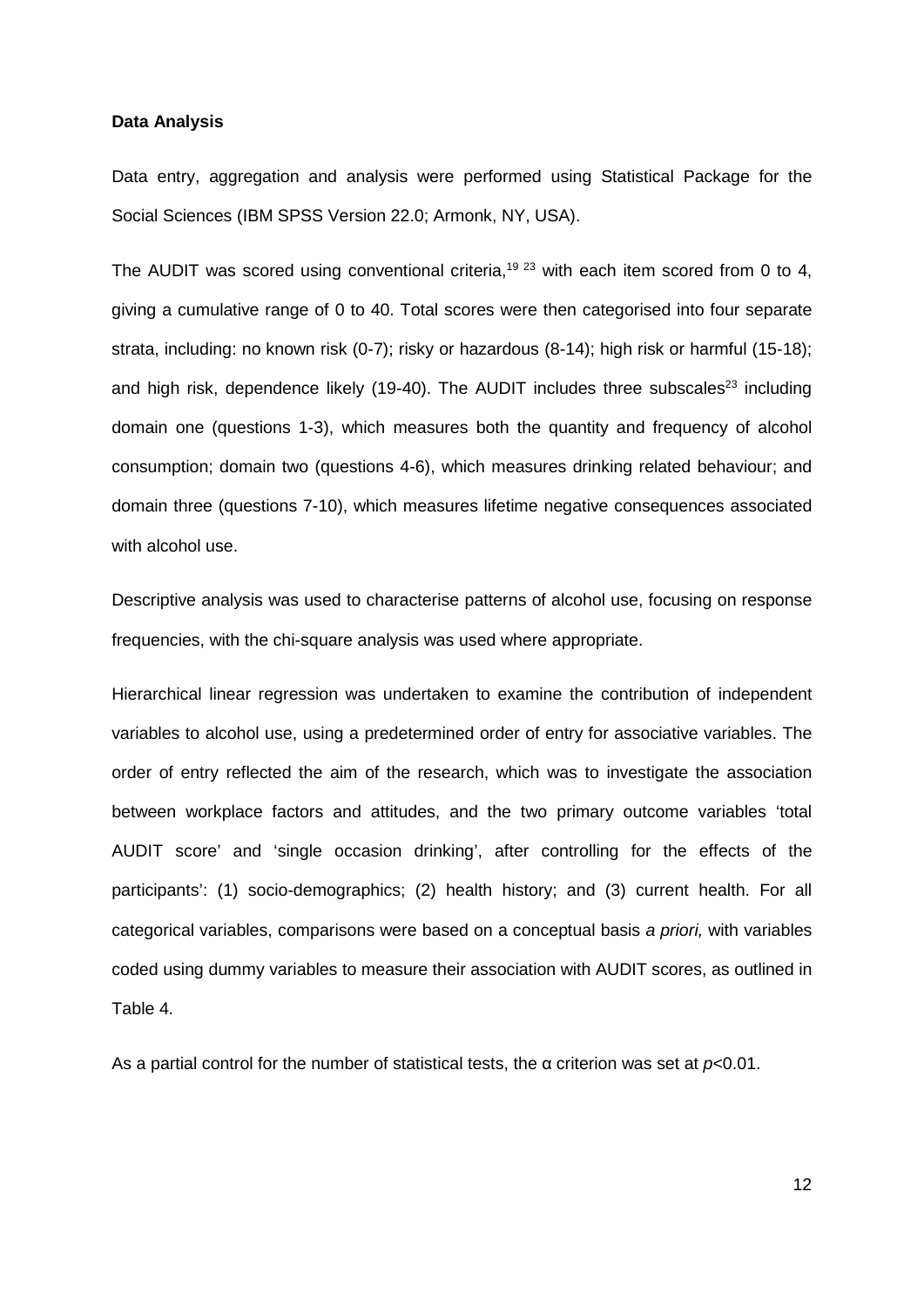#### **Missing data**

Since the AUDIT consists of multiple independent subscales, participants' data were excluded if they missed more than one question from any of the three domains. In cases where participants met this inclusion criteria, domain scores were based on averaged (or pro-rated) responses for the available items.

#### **RESULTS**

#### **Sample Characteristics**

#### **Mines**

Ten mine sites were approached and eight mines agreed to participate in the study. The non-participating mines could not allocate sufficient time during the data collection window. The final sample consisted of sites from NSW (5) and QLD (3), and included open cut (3) and underground mines (5). Three sites operated primarily through a DIDO arrangement, whereby most staff were transported to and from the site by bus, and then resided in purpose-built mine accommodation (camps) for the duration of their scheduled roster. The remaining five sites were considered 'daily commute', whereby most staff would drive to and from work each day, and live in their own personal accommodation.

#### **Participants**

A total of 1,457 employees participated across the eight sites. Of the five sites where participation occurred during training days, 929 of the 982 employees consented to participate (average response rate: 95%, range 92%-98%). For the remaining three sites, a participation rate was calculated by dividing the number of people who completed the survey by the total number of employees. Of the 2,386 people employed across the three sites, 528 completed the survey (average participation rate 22%, range 18%-30%).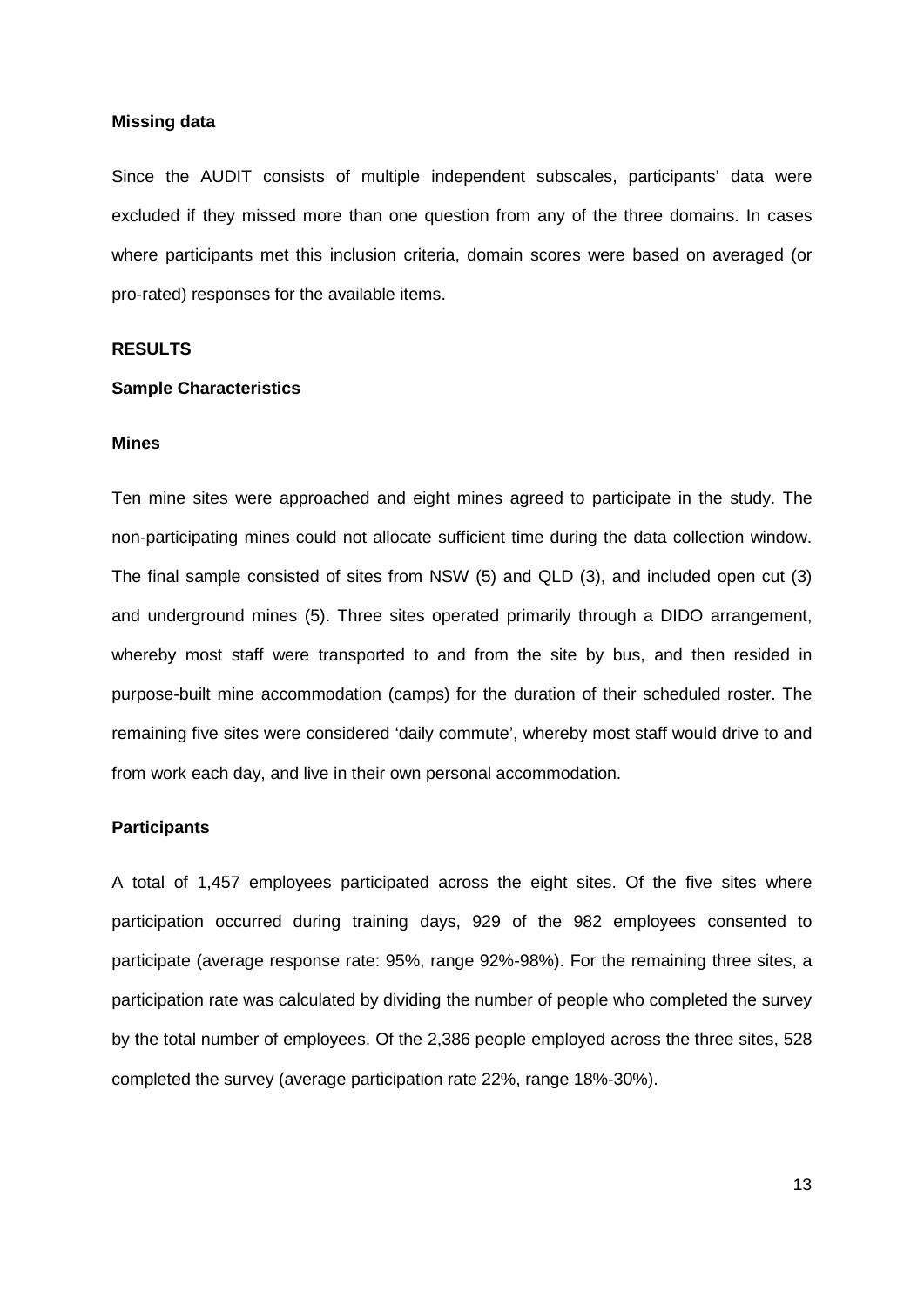Incomplete AUDIT scores resulted in the exclusion of 47 participants. Sample characteristics of the 1,410 participants who completed the AUDIT are shown in Table 2.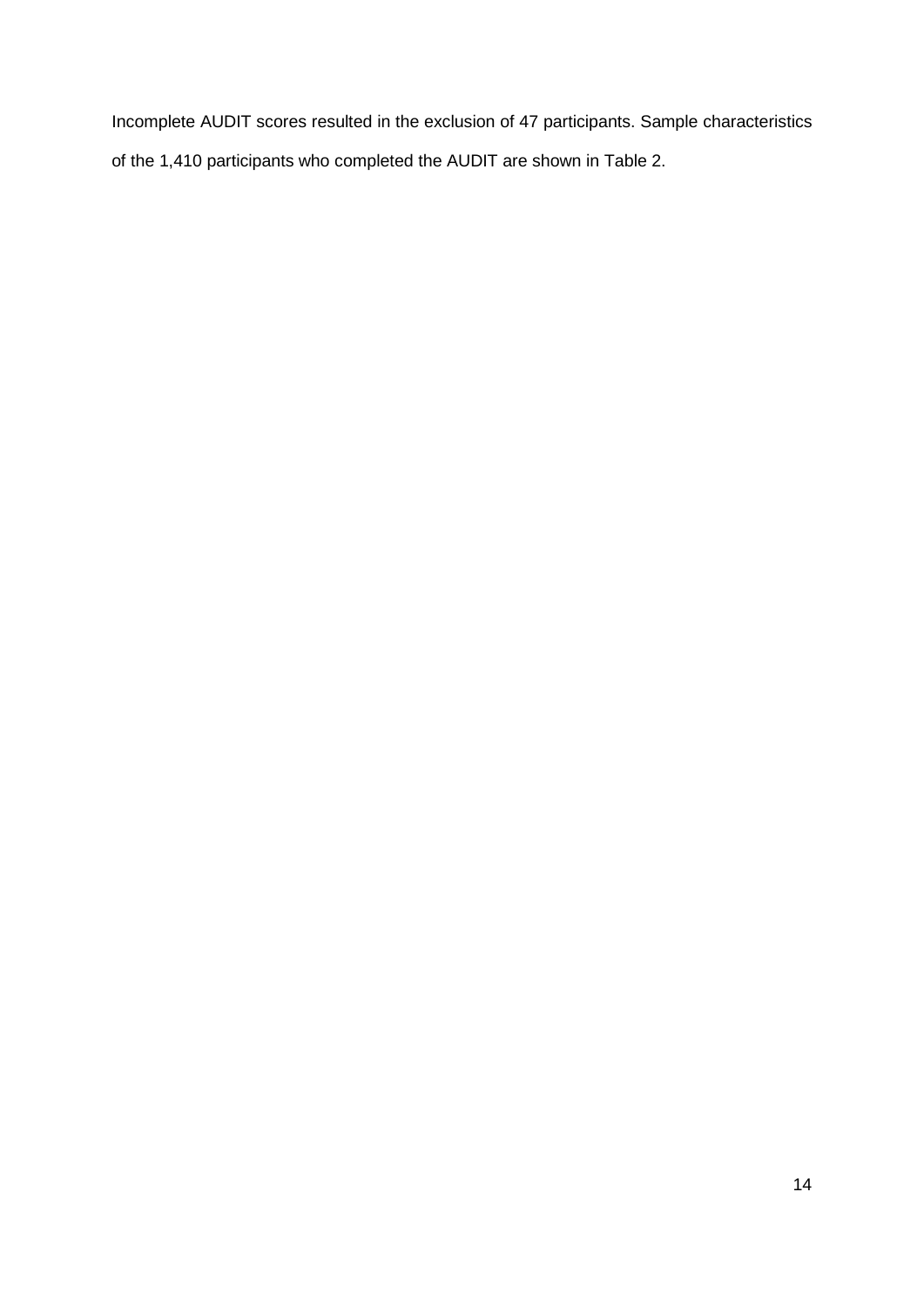| <b>Characteristic</b>         | % (n)                           | <b>Characteristic</b>                | % (n)       |  |  |  |
|-------------------------------|---------------------------------|--------------------------------------|-------------|--|--|--|
|                               | Socio-demographics <sup>b</sup> |                                      |             |  |  |  |
| <b>Sexc</b>                   |                                 | <b>Education</b>                     |             |  |  |  |
| Male                          | 86.9 (1225)                     | Year 10 or less                      | 20.1 (283)  |  |  |  |
| Female                        | 12.5 (176)                      | Year 12 or equivalent                | 12.1 (170)  |  |  |  |
| <b>Not Disclosed</b>          | 0.6(9)                          | Trade/Apprenticeship                 | 36.1 (510)  |  |  |  |
| Age                           |                                 | Certificate/Diploma                  | 17.1(241)   |  |  |  |
| $24$                          | 7.9(112)                        | University or Higher degree          | 14.1 (199)  |  |  |  |
| 25-34                         | 31.0 (437)                      | <b>Not Disclosed</b>                 | 0.5(7)      |  |  |  |
| 35-44                         | 30.8 (434)                      | <b>Social Network Index</b>          |             |  |  |  |
| 45-54                         | 22.7 (320)                      | Low                                  | 12.0 (169)  |  |  |  |
| $55+$                         | 6.9(97)                         | Medium                               | 38.3 (540)  |  |  |  |
| <b>Not Disclosed</b>          |                                 |                                      |             |  |  |  |
|                               | 0.7(10)                         | Medium high                          | 35.7 (540)  |  |  |  |
| <b>Dependent children</b>     |                                 | High                                 | 11.8(167)   |  |  |  |
| <b>No</b>                     | 40.8 (575)                      | <b>Not Disclosed</b>                 | 2.1(30)     |  |  |  |
| Yes                           | 59.2 (836)                      |                                      |             |  |  |  |
| <b>Cannabis use</b>           |                                 | <b>Health characteristics</b>        |             |  |  |  |
|                               |                                 | <b>Depression</b><br>No              |             |  |  |  |
| Never used                    | 64.1 (900)                      |                                      | 88.6 (1249) |  |  |  |
| Used, but not in last month   | 33.5 (472)                      | Yes                                  | 11.4(161)   |  |  |  |
| Used in last month            | 2.3(33)                         | <b>Anxiety</b>                       |             |  |  |  |
| <b>Synthetic cannabis use</b> |                                 | <b>No</b>                            | 89.9 (1268) |  |  |  |
| Never used                    | 91.0 (1283)                     | Yes                                  | 10.1(142)   |  |  |  |
| Used, but not in last month   | 8.1(114)                        | <b>Chronic physical condition</b>    |             |  |  |  |
| Used in last month            | 0.5(7)                          | <b>No</b>                            | 58.2 (820)  |  |  |  |
| Other illicit drug use        |                                 | Yes                                  | 36.7 (518)  |  |  |  |
| Never used                    | 80.1 (1130)                     | Drug and/or alcohol problems         |             |  |  |  |
| Used, but not in last month   | 17.5 (247)                      | No                                   | 97.6 (1376) |  |  |  |
| Used in last month            | 1.8(26)                         | Yes                                  | 2.4(34)     |  |  |  |
| <b>Smoking status</b>         |                                 | <b>Psychological distress</b>        |             |  |  |  |
| Never smoked                  | 55.1 (777)                      | Low                                  | 60.6 (855)  |  |  |  |
| Ex-smoker                     | 25.7 (363)                      | Moderate                             | 26.3 (371)  |  |  |  |
| Smoke, but less than daily    | 4.7(66)                         | High                                 | 9.6(136)    |  |  |  |
| Daily smoker                  | 14.0 (197)                      | Very high                            | 3.0(43)     |  |  |  |
| <b>Workplace factors</b>      |                                 |                                      |             |  |  |  |
| <b>Mine workers</b>           |                                 | Years working in mining <sup>d</sup> |             |  |  |  |
| FIFO/DIDO                     | 28.4 (401)                      | 2 years or less                      | 18.2 (257)  |  |  |  |
| Local                         | 71.3 (1006)                     | 3 to 10 years                        | 43.3 (611)  |  |  |  |
| <b>Not Disclosed</b>          | 0.2(3)                          | More than 10 years                   | 37.8 (533)  |  |  |  |
| Mine type                     |                                 | <b>Not Disclosed</b>                 | 0.6(9)      |  |  |  |
| Underground                   | 52.8 (745)                      | <b>Work schedule</b>                 |             |  |  |  |
| Open Cut                      | 47.2 (665)                      | A regular shift                      | 47.8 (673)  |  |  |  |
| <b>Employment category</b>    |                                 | A rotating shift                     | 50.2 (708)  |  |  |  |
| Manager                       | 4.8(67)                         | Other                                | 1.9(27)     |  |  |  |
| Professional (e.g. engineer,  | 13.5 (190)                      | <b>Not Disclosed</b>                 | 0.1(2)      |  |  |  |
| OH&S)                         |                                 |                                      |             |  |  |  |
| Technician or Tradesman       | 34.4 (485)                      | <b>Most common shift length</b>      |             |  |  |  |
| Machinery Operator or         | 41.3 (583)                      | 8 hours or less                      | 13.1 (185)  |  |  |  |
| Labourer                      |                                 |                                      |             |  |  |  |
| Clerical, Admin or other      | 6.0(85)                         | 9-12 hours                           | 52.2 (736)  |  |  |  |
|                               |                                 | More than 12 hours                   | 34.3 (484)  |  |  |  |
|                               |                                 | <b>Not Disclosed</b>                 | 0.4(5)      |  |  |  |

#### **Table 2 - Sample characteristics of participants who completed the AUDIT (n=1,410) a**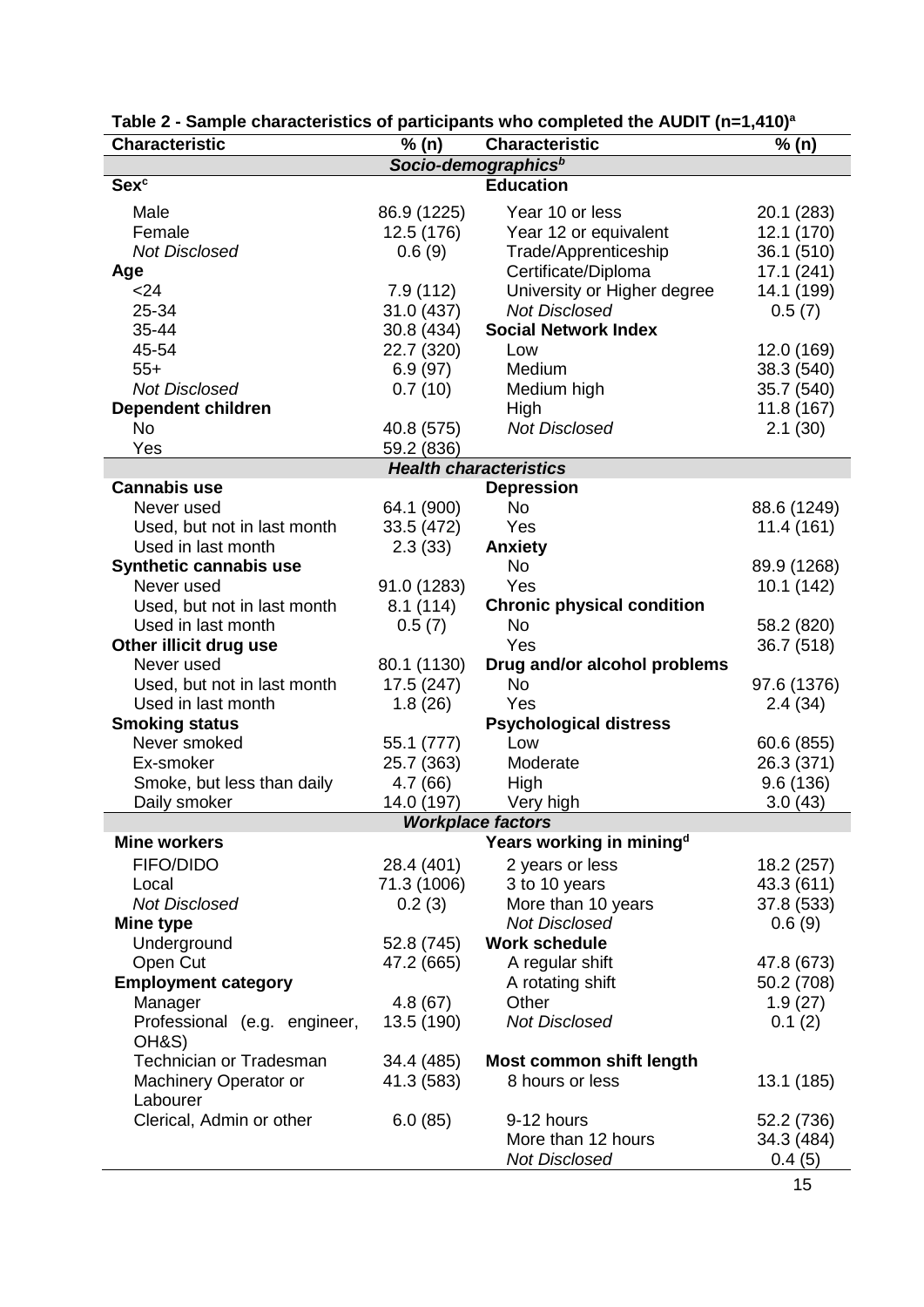**a47 participants were excluded with incomplete AUDIT scores. However, excluded participants did not**  significantly differ from respondents who completed the AUDIT on any of the tabled variables.<sup>b</sup>Ethinicity **was not included as a predictor as 90.4% of the sample was Australian born. cOf the 12.5% who were female there were differential rates among technician/trade (7.2%), professional (30.4%), management (3.3%), machinery operator (38.7%) and administrative (20.4%) roles. dUnion membership increased with years working in mining (25.7%; 40.5%; 48.7%).**

## **Illicit drug use**

Only a minority of participants reported current illicit drug use (Table 2). While 35.8% indicated that they had used cannabis, of these, only 2.3% reported usage within the last month. Fewer participants reported use of synthetic cannabis or other illicit drugs.

## **Hazardous or harmful drinking**

Overall, 95.7% of males and 89.8% of females reported that they drink alcohol (Table 3). Over half (53.4%) of males and a third of females (34.6%) reported consuming alcohol at least 2-3 times per week.

Almost a half (45.7%) of males, and 17.0% of females scored above the threshold for risky or hazardous alcohol use (AUDIT total ≥8; see Figure 1). The association between gender and alcohol use was significant  $\chi^2(3)$ =52.09,  $p$ <0.001.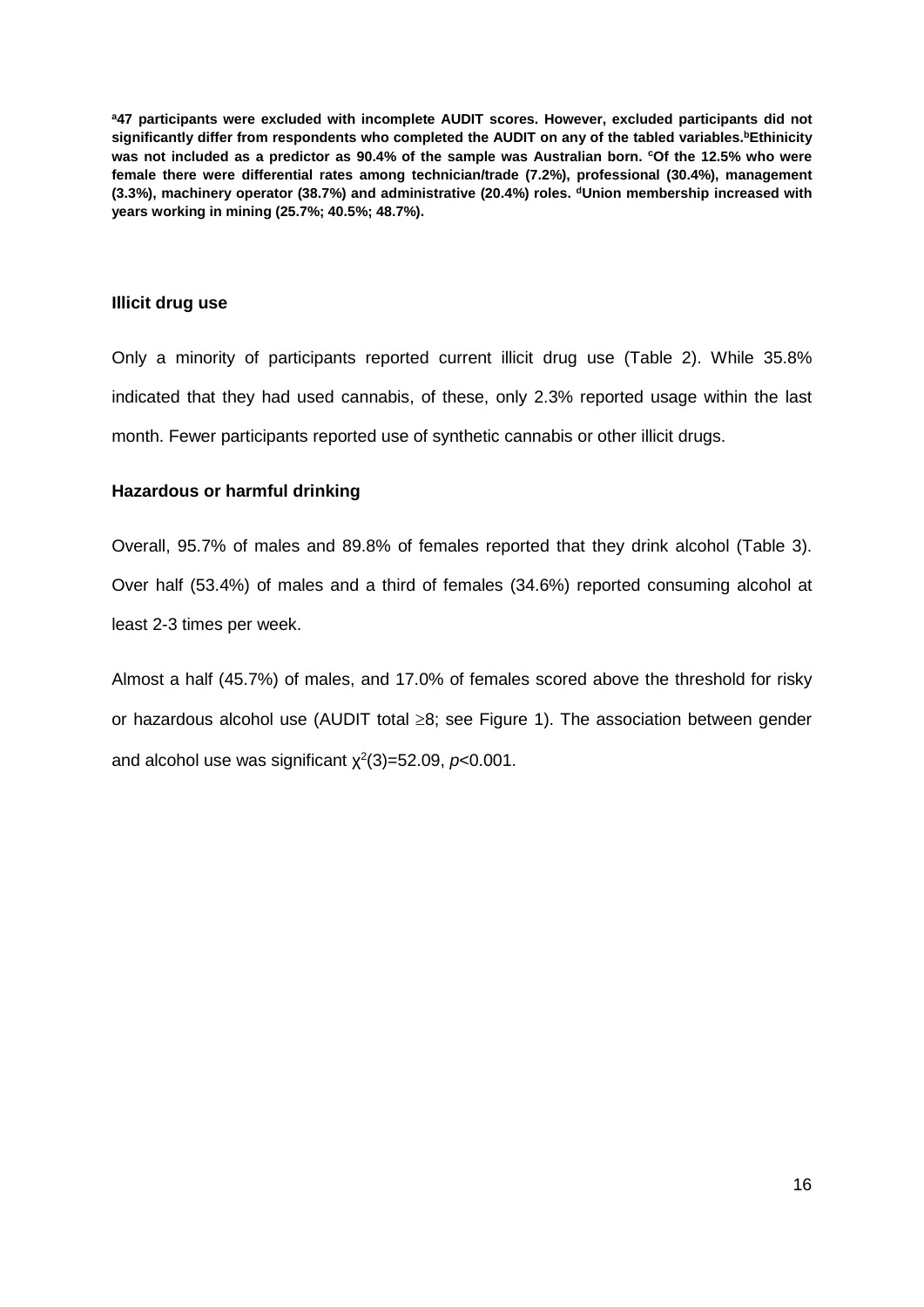| <b>Item</b>                                                                  | <b>Male</b> | <b>Female</b>        | <b>Total</b> |  |  |  |
|------------------------------------------------------------------------------|-------------|----------------------|--------------|--|--|--|
|                                                                              | $n=1,224$   | $n = 176$            | $n=1,410$    |  |  |  |
| How often do you have a drink containing alcohol?                            |             |                      |              |  |  |  |
| <b>Never</b>                                                                 | 4.3 (53)    | 10.2 (18)            | 5.2 (73)     |  |  |  |
| Monthly or less                                                              | 14.7 (180)  | 24.4 (43)            | 16.1(227)    |  |  |  |
| 2-4 times a month                                                            | 27.6 (338)  | 30.7 (54)            | 27.8 (392)   |  |  |  |
| 2-3 times a week                                                             | 33.0 (403)  | 24.4 (43)            | 31.8(449)    |  |  |  |
| 4 or more times a week                                                       |             | 20.4 (250) 10.2 (18) | 19.1 (269)   |  |  |  |
| How many drinks containing alcohol do you have on a typical day when you are |             |                      |              |  |  |  |
| drinking?                                                                    |             |                      |              |  |  |  |
| 1 or $2$                                                                     | 27.6 (335)  | 50.6 (88)            | 30.6(427)    |  |  |  |
| 3 or 4                                                                       | 30.1 (366)  | 33.3(58)             | 30.6 (427)   |  |  |  |
| 5 or 6                                                                       | 23.1 (279)  | 8.6 (15)             | 21.2 (296)   |  |  |  |
| $7$ to $9$                                                                   | 9.9 (120)   | 4.6 (8)              | 9.2(129)     |  |  |  |
| 10 or more                                                                   | 9.3(113)    | 2.9(5)               | 8.4(118)     |  |  |  |
| How often do you have six or more drinks on one occasion?                    |             |                      |              |  |  |  |
| Never                                                                        | 11.8(144)   | 32.4(57)             | 14.5 (204)   |  |  |  |
| Less than monthly                                                            | 32.2 (395)  | 43.8 (77)            | 33.7 (475)   |  |  |  |
| Monthly                                                                      | 27.4 (335)  | 14.8 (26)            | 25.8 (364)   |  |  |  |
| Weekly                                                                       | 25.6 (314)  | 8.5(15)              | 23.3 (329)   |  |  |  |
| Daily or almost daily                                                        | 2.9(36)     | 0.6(1)               | 2.7(38)      |  |  |  |

### **Table 3 - Quantity and frequency of alcohol use, stratified by gender, % (n).**

## **INSERT FIGURE 1**

#### **Single occasion drinking**

There was a significant association between gender and single occasion drinking χ2 (4)=83.70, *p*<0.001. A greater proportion of male participants reported single occasion drinking (88.3% vs 67.6%), and were also more likely to report single occasion drinking more frequently, with 55.9% of males reporting single occasion drinking at least once a month (including 28.5% weekly or more often) compared to 23.9% of female participants (including 9.1% weekly or more often) (Table 3).

#### **Characteristics associated with alcohol use**

#### **Socio-demographic factors**

Significant bivariate associations were detected between the two outcomes 'total AUDIT scores' and 'single occasion drinking', with participants' age, gender, and highest level of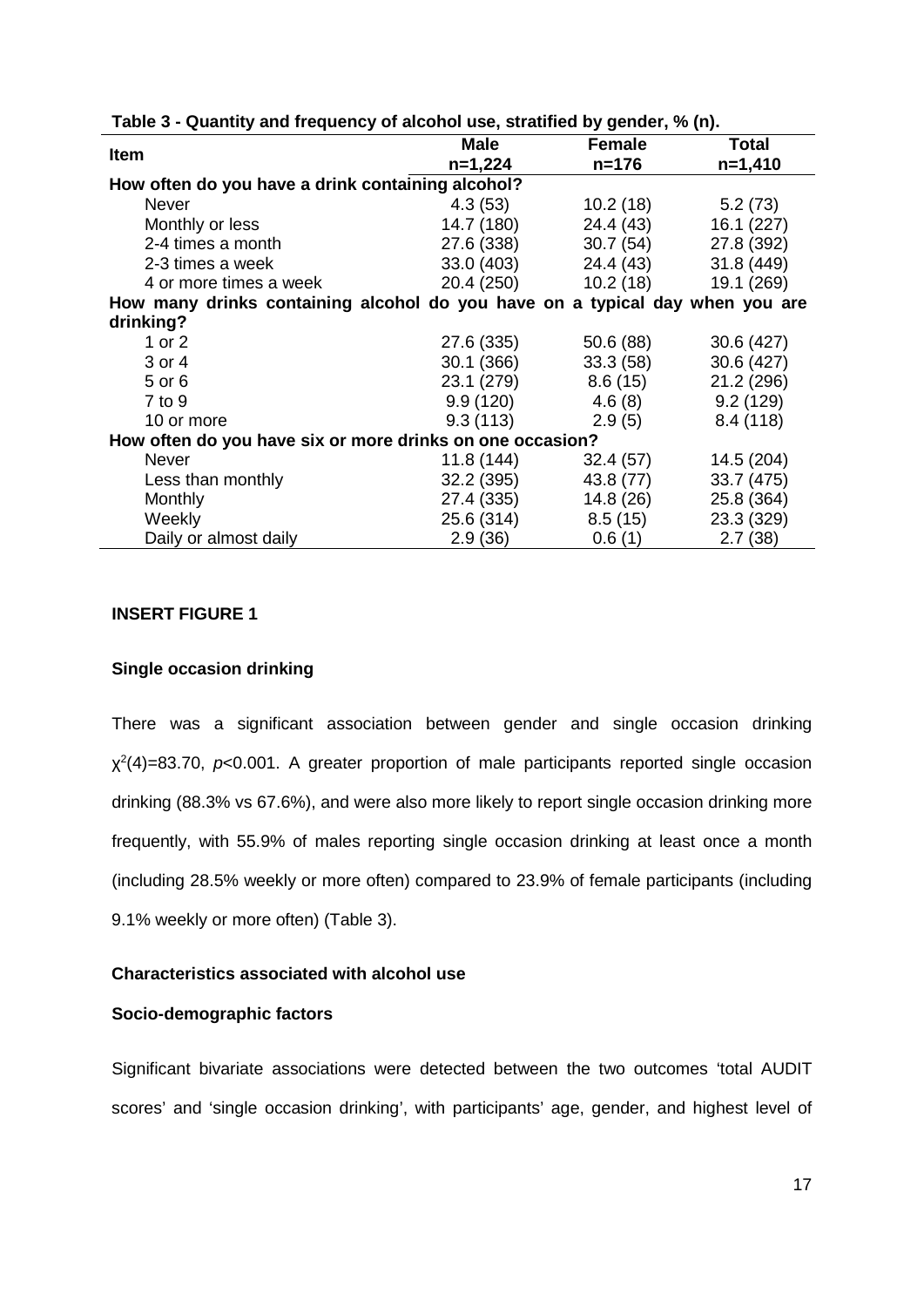education, with social network index scores associated with single occasion drinking only (Table 4).

Within the multivariate analysis, socio-demographics accounted for 6.7% of the variance in total AUDIT scores and 7.6% of the variance in single occasion drinking, with both age and gender independently associated with both outcome variables. Single occasion drinking and hazardous or harmful alcohol consumption were significantly associated with younger age and male gender.

#### **Health history**

Individual health history accounted for an additional 3.8% of the total variance in AUDIT scores and 0.7% for single occasion drinking. Previous diagnosis of a drug and/or alcohol problem had a significant independent association with total AUDIT scores, but not single occasion drinking, indicating that those who had previously been diagnosed with a drug and/or alcohol problem were significantly more likely to report hazardous or harmful drinking, but not current single occasion drinking.

#### **Current health**

Significant bivariate associations were detected between the two outcome variables and the participants self-reported illicit drug use and smoking status, with a significant bivariate association between psychological distress and total AUDIT scores only (Table 4).

Within the multivariate analysis (see Table 4), current health characteristics made a unique contribution of 10.7% of the variance on total AUDIT scores, and 7.3% of the variance in single occasion drinking scores. There was a significant positive association between both outcome variables and current smoking status, and self-reported cannabis usage, indicating that those who smoked tobacco or used cannabis were significantly more likely to report hazardous or harmful alcohol use and single occasion drinking. Other illicit drug use, and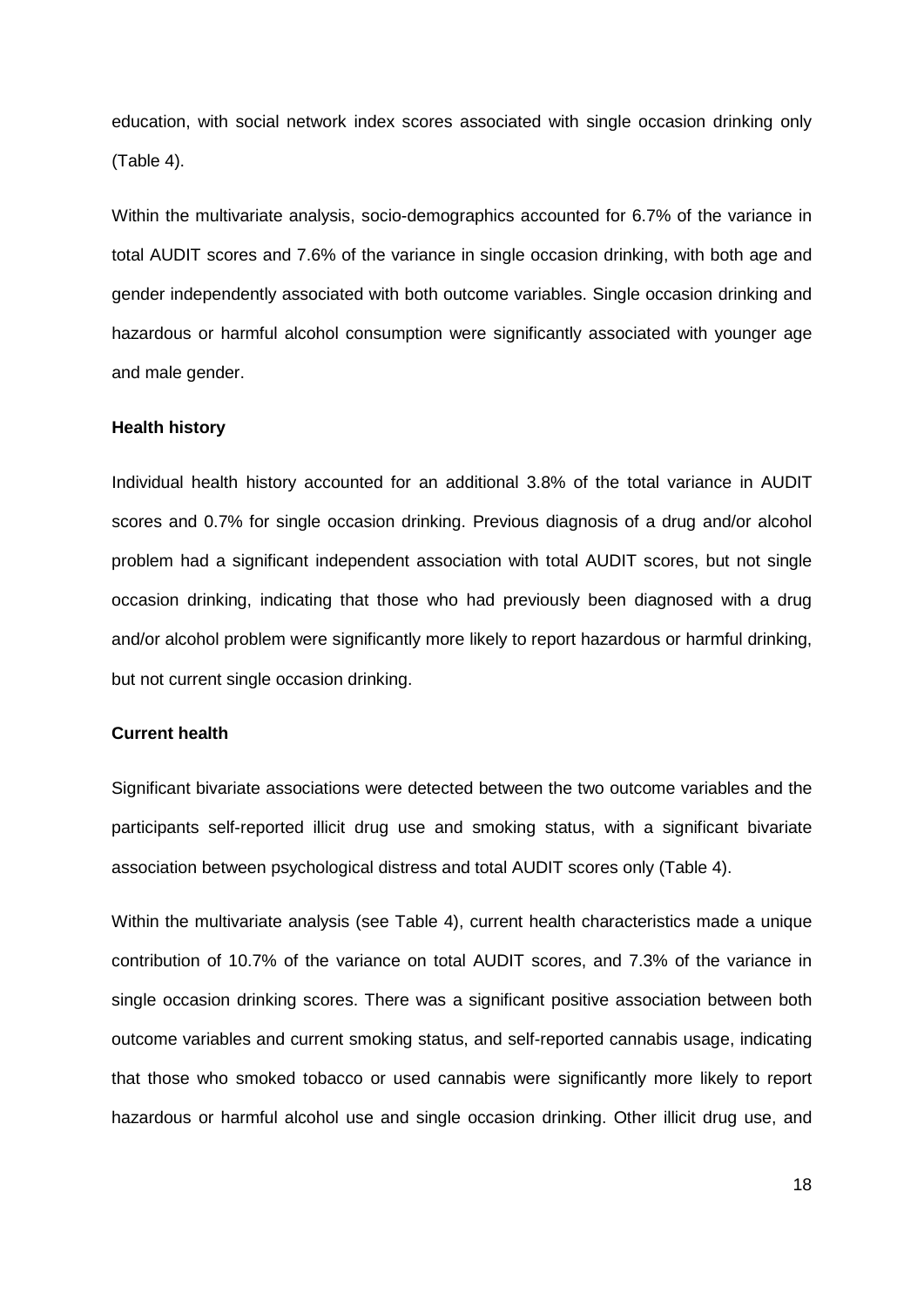current psychological distress had a significant positive association with total AUDIT scores, but had no significant association with single occasion drinking.

## **Workplace factors and attitudes**

Workplace factors including the type of mine and the employee type, as well as attitudes towards working in the industry, including the perception of control and demands and the primary reasons for working in the industry had a significant bivariate association with both outcome variables (see Table 4).

However, the multivariate analysis (see Table 4) detected only a modest contribution by workplace factors and attitudes to the model, accounting for an additional 2.9% of the total variance in total AUDIT scores, and 2.5% of the variance in single occasion drinking. Underground miners reported significantly higher total AUDIT and single occasion drinking scores than those who worked in open cut mining. The perceptions and experience at work were also important, with those who worked in mining primarily for financial reasons having significantly higher scores across both outcome variables.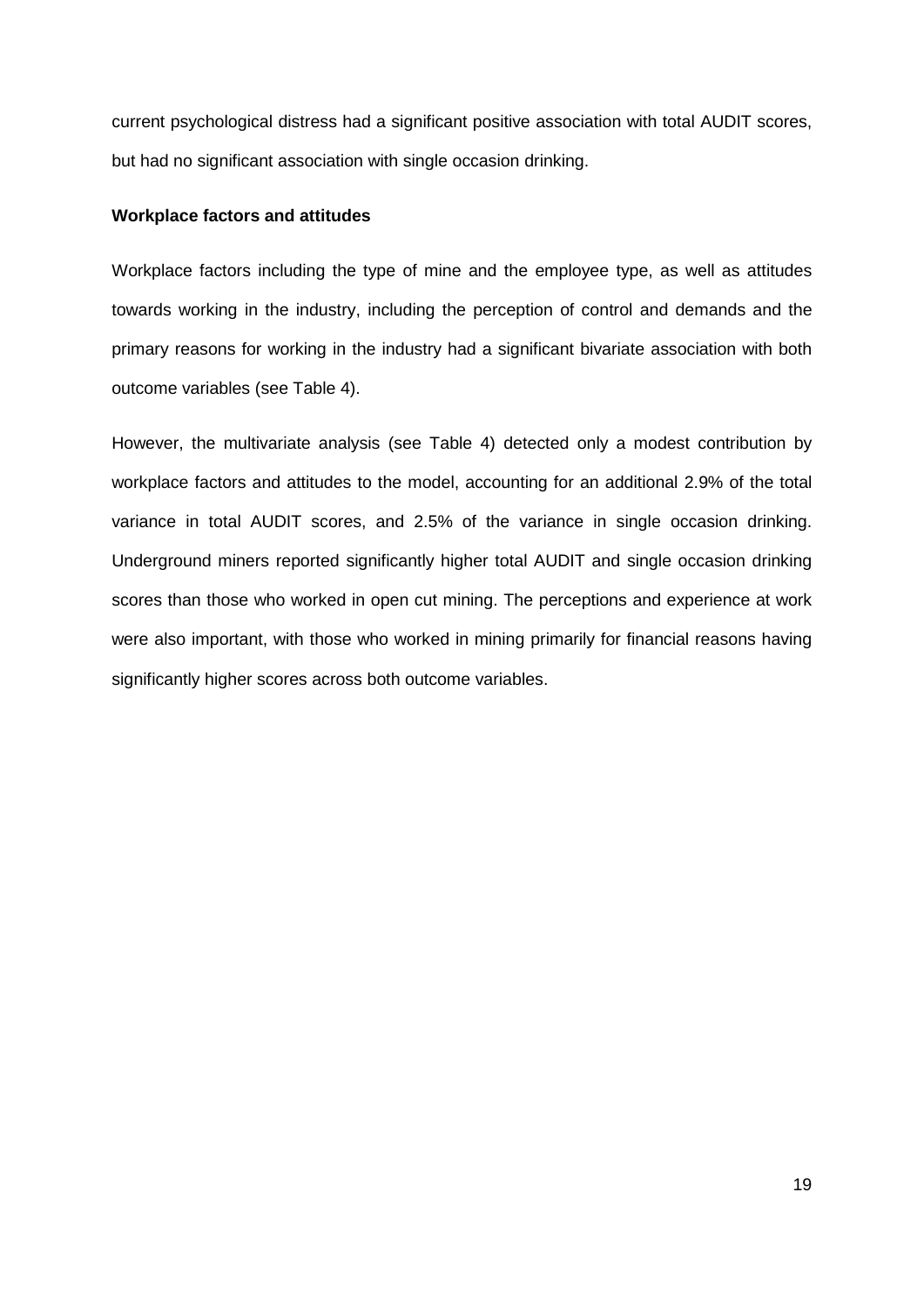Table 4: Factors associated with participants' total AUDIT and binge drinking scores — results from a four-step hierarchical linear regression analysis; n=(1,410).

|                                                                 |                        | <b>Total AUDIT</b> |                                                    |                        | <b>Single Occasion Drinking</b> |                                       |
|-----------------------------------------------------------------|------------------------|--------------------|----------------------------------------------------|------------------------|---------------------------------|---------------------------------------|
|                                                                 | Pearson<br>Correlation | Adjusted $r^2$     | Standardised<br>Regression<br>Weights <sup>a</sup> | Pearson<br>Correlation | Adjusted $r^2$                  | Standardised<br>Regression<br>Weights |
| 1. Socio-demographics                                           |                        | 0.067              |                                                    |                        | 0.076                           |                                       |
| Age                                                             | $-0.134**$             |                    | $-0.145**$                                         | $-0.087**$             |                                 | $-0.102**$                            |
| Gender (0. Male; 1. Female)                                     | $-0.193**$             |                    | $-0.199**$                                         | $-0.232**$             |                                 | $-0.223**$                            |
| Dependent children (0. No; 1. Yes)                              | $-0.027$               |                    | $-0.041$                                           | 0.005                  |                                 | $-0.029$                              |
| Education                                                       | $-0.016$               |                    | $-0.035$                                           | $-0.021$               |                                 | $-0.033$                              |
| Trade vs certificate                                            | $-0.117**$             |                    | $-0.067$                                           | $-0.139**$             |                                 | $-0.086*$                             |
| Social Network Index                                            | $-0.002$               |                    | $-0.007$                                           | $0.057*$               |                                 | 0.048                                 |
| 2. Health history                                               |                        | 0.105              |                                                    |                        | 0.083                           |                                       |
| Chronic physical condition (0. No; 1 At least<br>one condition) | 0.048                  |                    | 0.060                                              | 0.044                  |                                 | 0.058                                 |
| Depression (0, No; 1 Yes)                                       | $-0.033$               |                    | $-0.050$                                           | $-0.061$               |                                 | $-0.028$                              |
| Anxiety (0, No; 1 Yes)                                          | 0.024                  |                    | 0.065                                              | $-0.042$               |                                 | 0.011                                 |
| Drug or alcohol problems (0, No; 1 Yes)                         | $0.185**$              |                    | $0.173**$                                          | 0.067                  |                                 | 0.057                                 |
| 3. Current health                                               |                        | 0.212              |                                                    |                        | 0.156                           |                                       |
| Psychological distress                                          | $0.159**$              |                    | $0.152**$                                          | 0.041                  |                                 | 0.062                                 |
| Daily smoker (0, No; 1 Yes)                                     | $0.195**$              |                    | $0.116**$                                          | $0.218**$              |                                 | $0.165**$                             |
| Cannabis usage                                                  | $0.287**$              |                    | $0.141**$                                          | $0.243**$              |                                 | $0.164**$                             |
| Synthetic cannabis usage                                        | $0.194**$              |                    | 0.005                                              | $0.111***$             |                                 | $-0.033$                              |
| Other illicit drugs                                             | $0.296**$              |                    | $0.139**$                                          | $0.179**$              |                                 | 0.042                                 |
| 4. Workplace factors and attitudes                              |                        | 0.241              |                                                    |                        | 0.181                           |                                       |
| <b>Workplace factors</b>                                        |                        |                    |                                                    |                        |                                 |                                       |
| Mine type (0-Open cut; 1-Underground)                           | $0.157**$              |                    | $0.079*$                                           | $0.156**$              |                                 | $0.076*$                              |
| Commute type (0-FIFO/DIDO; 1-Local)                             | 0.039                  |                    | $-0.001$                                           | 0.028                  |                                 | $-0.009$                              |
| Years working in Mining                                         | $-0.033$               |                    | $-0.021$                                           | $-0.016$               |                                 | $-0.018$                              |
| Time to camp (FIFO $-$ 0 Low; 1 High)                           | 0.034                  |                    | 0.009                                              | 0.033                  |                                 | 0.011                                 |
| Daily commute time (Local – 0 Low; 1 High)                      | 0.007                  |                    | 0.007                                              | $-0.002$               |                                 | 0.009                                 |
| Managers vs others                                              | $-0.049$               |                    | $-0.019$                                           | $-0.038$               |                                 | $-0.003$                              |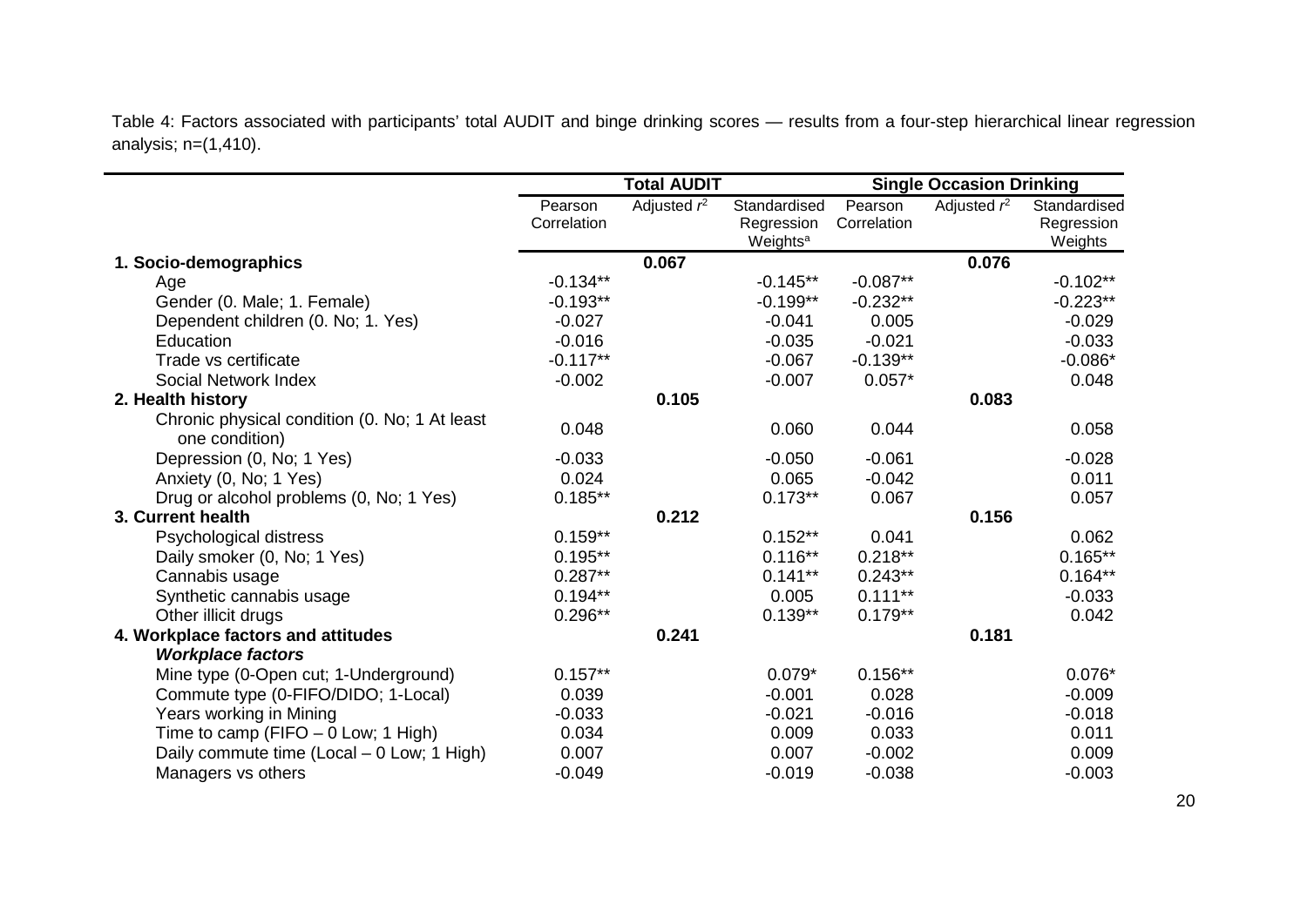| Professional vs technician and machinery<br>operators                     | $-0.085**$ | 0.016    | $-0.097**$ | 0.004    |
|---------------------------------------------------------------------------|------------|----------|------------|----------|
| Technicians vs machinery operators                                        | $0.083*$   | 0.059    | $0.067*$   | 0.040    |
| Employment status (0 Part-time; 1 Full-time)                              | $-0.015$   | $-0.069$ | $-0.036$   | $-0.070$ |
| Principal employee vs Contractor<br>/subcontractor                        | $-0.073*$  | $-0.054$ | $-0.038$   | $-0.026$ |
| Regular shift vs rotating shift (0 Regular; 1<br>Rotating)                | 0.038      | 0.064    | $-0.032$   | $-0.051$ |
| Most common shift length                                                  | $-0.047$   | 0.020    | $-0.053$   | 0.005    |
| Proportion of days at work                                                | $-0.027$   | $-0.040$ | $-0.014$   | $-0.006$ |
| Attitudes <sup>b</sup>                                                    |            |          |            |          |
| Satisfaction with work                                                    | $-0.064$   | 0.055    | $-0.026$   | 0.033    |
| Concern about losing job                                                  | 0.052      | 0.043    | 0.040      | 0.045    |
| Work in mining for financial reasons                                      | $0.162**$  | $0.071*$ | $0.143**$  | $0.084*$ |
| Work in mining because I love the work, and<br>the roster suits my family | $-0.092**$ | $-0.028$ | $-0.051$   | $-0.003$ |
| Perception of mines commitment to mental<br>health                        | $-0.032$   | 0.018    | $-0.018$   | $-0.020$ |
| JCQ - Perceived job demands exceed job<br>resources                       | $0.092**$  | 0.050    | 0.062      | 0.029    |
| Perceived control over work                                               | $-0.102**$ | $-0.039$ | $-0.088**$ | $-0.027$ |

Bivariate associations (i.e. Pearson correlations) measure the strength of an independent linear relationship between each variable and AUDIT scores, with scores closer to ±1 indicating a stronger linear relationship. The multivariate analysis (i.e. standardised estimate) shows the strength of the relationship, after accounting for the contribution of all other variables at the same level of the hierarchy, and all levels above. \* *p* < 0.01; \*\* *p* <0.001. <sup>a</sup> Standarised regression weights refer to beta coefficients. **b** Individual items and scoring used to assess attitudes are shown in Table 1.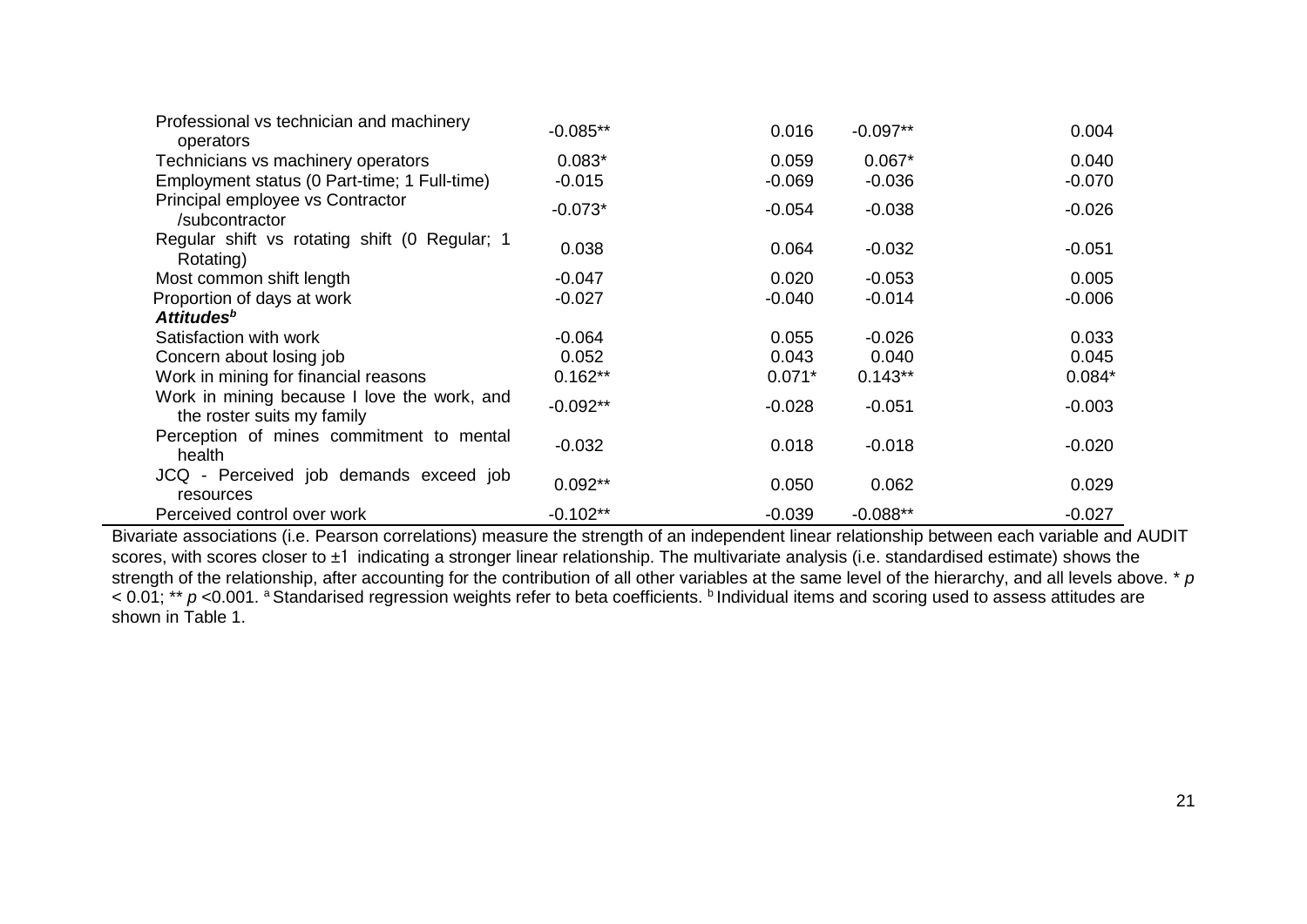For readers more familiar with using the AUDIT as a binary indicator of hazardous alcohol risk (i.e. AUDIT=8 or above), we conducted a parallel hierarchical logistic regression analysis including only the nine significant variables in Table 4 (see Supplementary Table 1). All of these variables were significant, with the exception of 'other illicit drugs' and mine type. As an illustration, the variables with the highest and lowest significant standardised regression weights in the continuous analysis had these relative risk ratios in the logistic analysis: male vs. female (45.7% vs. 17.0%; OR=0.23, *p*<0.001); endorsement of working in mining for financial reasons low vs. high (31.1% vs. 50.6%; OR=1.82, *p<*0.001).

#### **Recruitment method**

Differences between recruitment methods were investigated using the same hierarchical regression model, with the exception of type of mining, which was moved to the first level given significant differences in the composition of the workforce for both open cut and underground mines. After controlling for type of mine, significant differences observed according to recruitment method indicated that participants from training days were less likely to have a degree (10.7% vs 19.9%) or to be concerned about losing their job (13.0% vs 24.2%); however, neither of these variables were associated with alcohol use (see Table 4).

#### **DISCUSSION**

This study is the first to report on the factors associated with alcohol related problems among coal mine employees in Australia. The findings indicate that 45.7% of males and 17.0% of females reported levels of alcohol within the range considered as risky or hazardous. For females, this is closely aligned with available national community data.<sup>[24](#page-30-3)</sup> For males, the number within the at-risk range was almost double gender-matched community levels ([24](#page-30-3)%).<sup>24</sup> While specific mining industry comparisons are limited, one study involving mining employees from a single mine in central Queensland, Australia, published nearly two decades ago, found that 37% of males reported hazardous or harmful alcohol use (no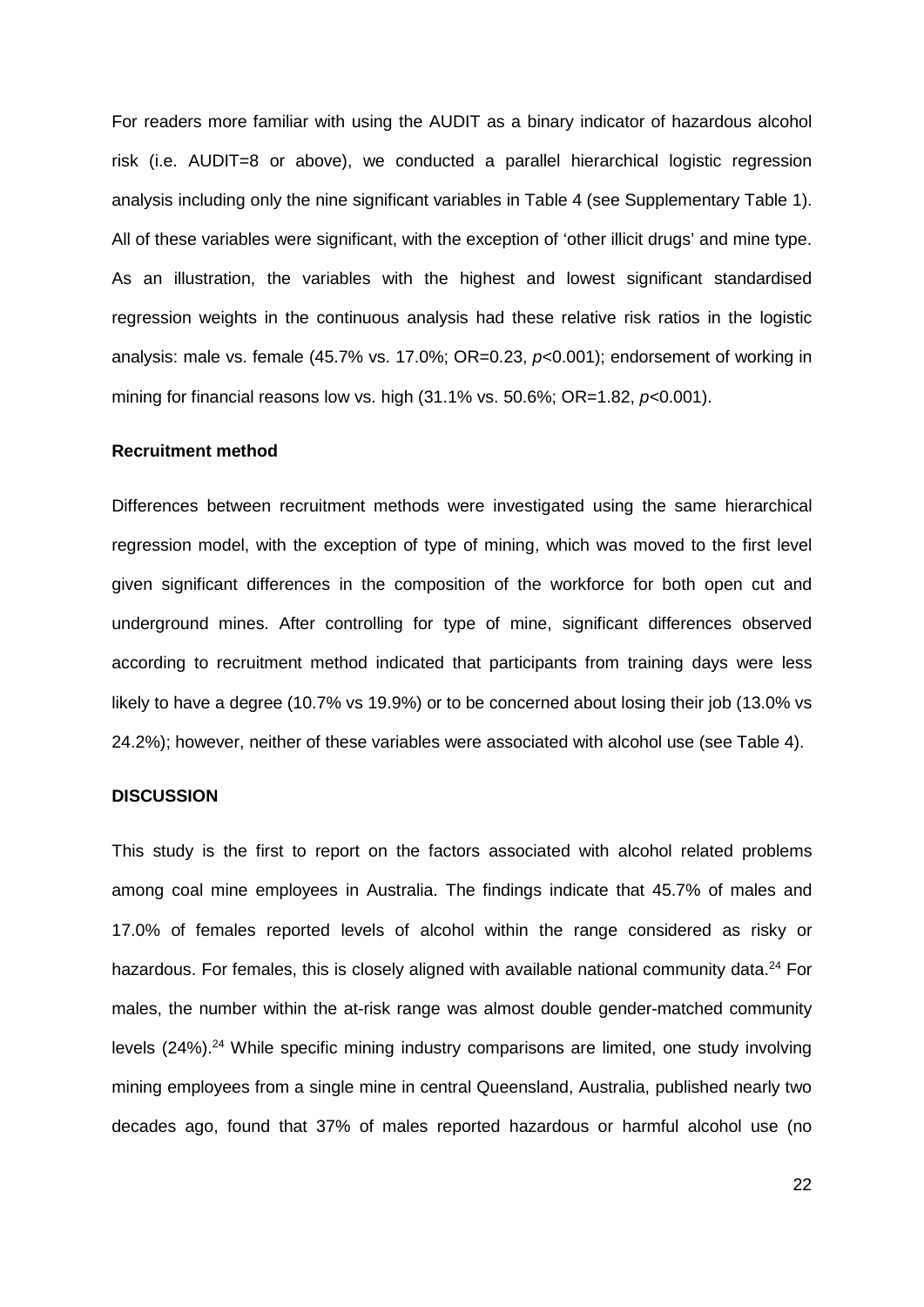female data was reported);<sup>[11](#page-29-10)</sup> considerably less than found in this study. The results were, however, largely consistent with a more recent study involving employees from a single gold mine in Western Australia, which, using the AUDIT, showed that the proportion of harmful drinking was similar to that observed in this study (44.9% males and 23.9% females).<sup>25</sup>.

To assess short-term risky alcohol consumption, we also measured the frequency of single occasion drinking, defined as consuming six or more drinks on one occasion. Most participants had engaged in single occasion drinking at least once in the preceding 12 months, with males (88.3%) more likely than females (67.6%). Single occasion drinking has been associated with a number of serious health consequences, [26](#page-30-5) and can have a profound impact on workplace productivity<sup>27</sup>. While a contentious area of research<sup>4</sup>, there is some evidence to show that following a night of excessive alcohol use, performance in tasks involving repetition, reaction time and decision-making may be significantly impaired. [28](#page-30-7) The high proportion of employees who reported single occasion drinking in this study provide further support that the industry may benefit from implementing health promotion programs which include a focus on alcohol use outside of the workplace.

The study was based on a conceptual model that integrated workplace characteristics, workfamily—community interface, and personal characteristics,<sup>16</sup> using an analytic strategy that explored the independent effect of work characteristics and modifiable work environment factors. This incorporated key elements of the workplace Psychosocial Safety Climate framework that provides a model for the workplace pathways to employee psychosocial outcomes[.17](#page-29-16) The findings demonstrated that there is a complex interplay between personal, social, workplace and employment factors contributing to alcohol use. Consistent with previous research, [29](#page-30-8) individual-level factors were most strongly associated with problematic alcohol use, with those who reported risky or hazardous alcohol use significantly more likely to be male, younger in age, have a history of drug and/or alcohol problems, be a current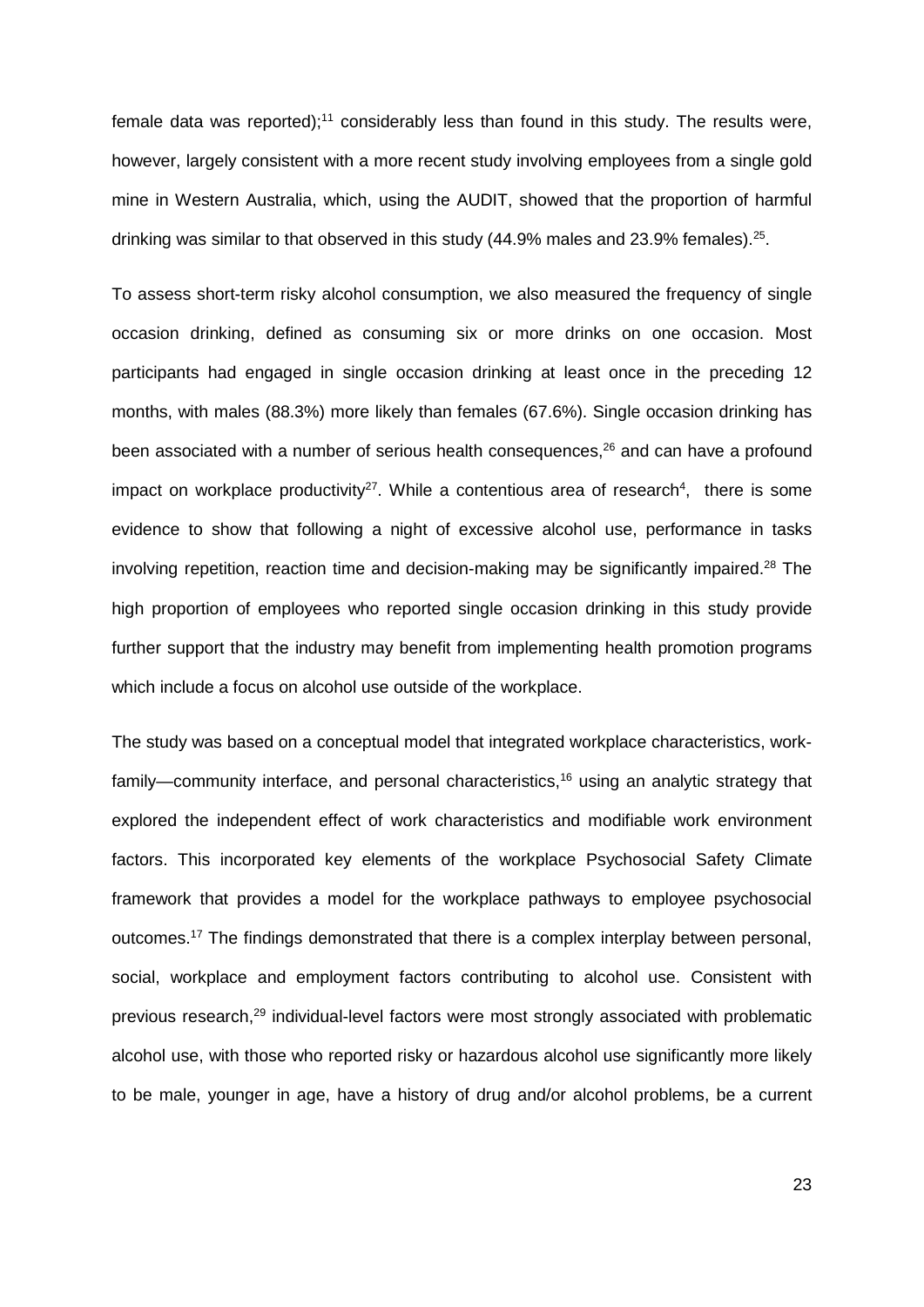daily smoker, report higher psychological distress and report current or previous usage of illicit substances.

The link between problematic alcohol use and psychological distress is a key finding in this study, with those who reported higher alcohol use significantly more likely to report higher psychological distress. Interestingly, psychological distress was significantly associated with total AUDIT scores, but not single occasion drinking. This discrepancy may reflect the properties of the AUDIT tool, which in addition to measuring frequency and quantity of consumption, also assess the social and behavioural consequences of alcohol use, which might be more closely associated with psychological distress. It is unknown whether the problematic use of alcohol preceded psychological distress, or that the participants consumed alcohol to relieve tension in response to stress, as has been reported previously. [30](#page-30-9) Nevertheless, the linkage between problematic alcohol use and mental illhealth is well established, with many national and international studies reporting the interaction[.30-33](#page-30-9) Given that self-reported alcohol and tobacco use, as well as psychological distress are high in this sample, an integrated response to mental health, tobacco and alcohol use in this industry is warranted.

This study also identified a link between the primary method of mining and alcohol use, with higher rates of harmful use among those who work in underground mining, possibly reflecting differences in the workplace culture. It has previously been suggested that some workplace cultures may exert formal or informal pressure to encourage team bonding and relaxation both outside and within the workplace that revolve around alcohol use<sup>2</sup>. These can develop as drinking subcultures where drinking alcohol is considered both appropriate and expected,<sup>[34](#page-30-10)</sup> and may include consumption of alcohol outside of work hours that are influenced by workplace social norms. [35](#page-30-11) Previous studies have indicated that workplace cultures and norms of risky drinking may explain differences between workplaces.<sup>36</sup>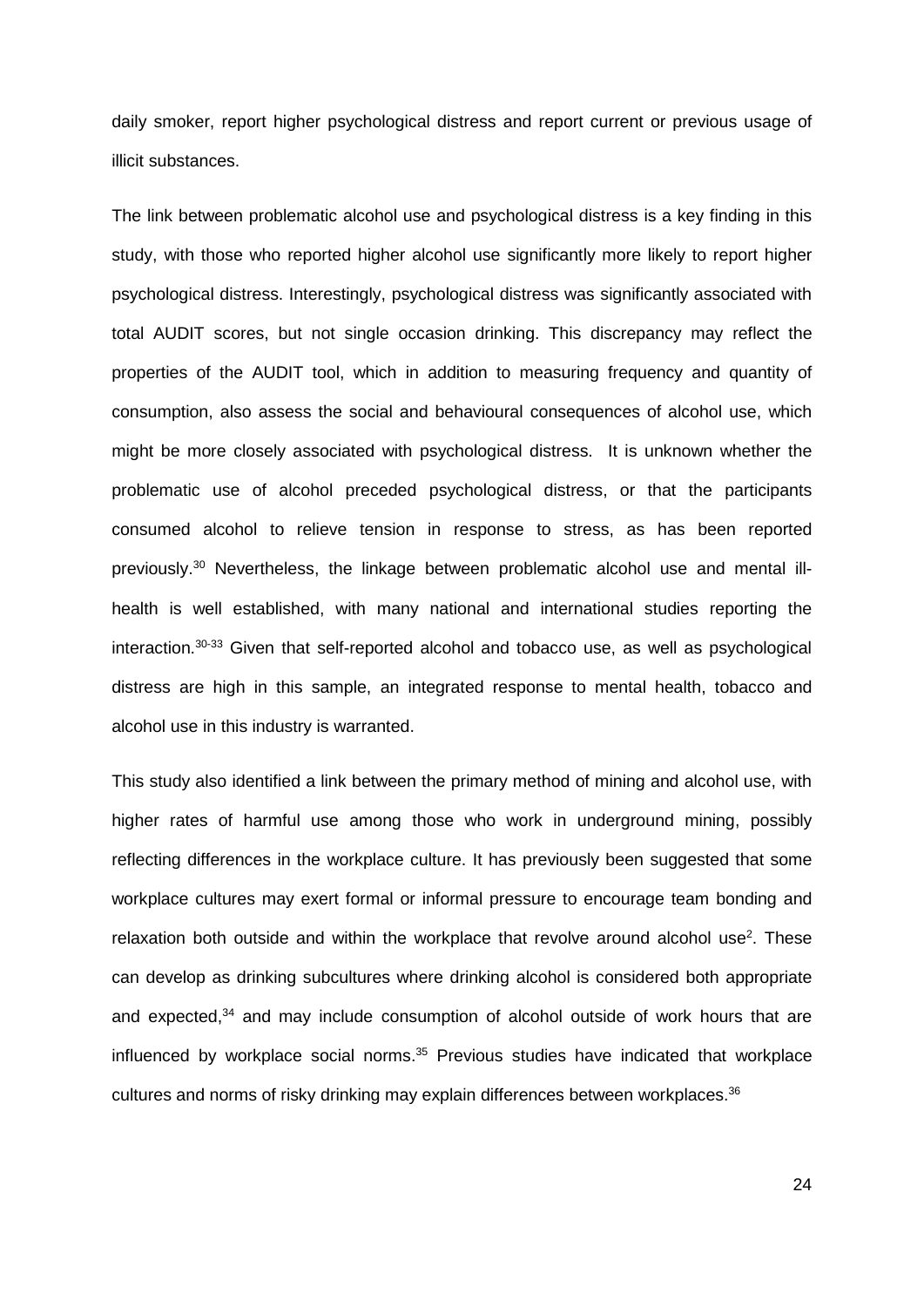Personal financial factors were linked with alcohol use in our findings. This relationship between consumption of alcohol and financial pressure has been consistently reported in the literature. [37](#page-30-13) Interestingly those working in mining in Australia report salaries nearly double the national average.<sup>[38](#page-30-14)</sup> A possible explanation specific to this high-income industry is a concept referred to as 'golden handcuffs' and job insecurity, particularly in an industry subject to patterns of "boom and bust".<sup>[39](#page-31-0)</sup> This refers to individuals who enter the industry attracted by lucrative remuneration packages, and their lifestyles adapt and become dependent on high salaries. This may present a somewhat unique stressor, whereby employees are required to continue working in the industry to sustain their lifestyle despite the impact on other aspects of their life, with limited opportunities in other industries that offer equivalent salaries, and may use alcohol to alleviate this stress.

Current self-reported illicit drug use was low in this study, with cannabis the most commonly reported substance used within the last month at 2.3%. It has been suggested that one of the limitations of workplace drug testing is that it may encourage employees to modify their drug taking behaviour to avoid detection, by substituting drugs that have a long window of detection (e.g. cannabis) with drugs that have a shorter window of detection (e.g. methamphetamines).<sup>[40](#page-31-1)</sup> Despite this evidence, the proportion of participants who selfreported current illicit drug use was low.

## **Limitations**

Firstly, the current research was cross-sectional, which does not allow temporal sequence to be determined, and therefore the results may not reflect causal associations. For example, the range of current health characteristics that were assessed may be contributing to alcohol use, could be a consequence of alcohol consumption, or may simply co-occur. Notwithstanding, these sets of behaviours are highly modifiable and as a group may represent a useful target for preventative intervention in the workplace.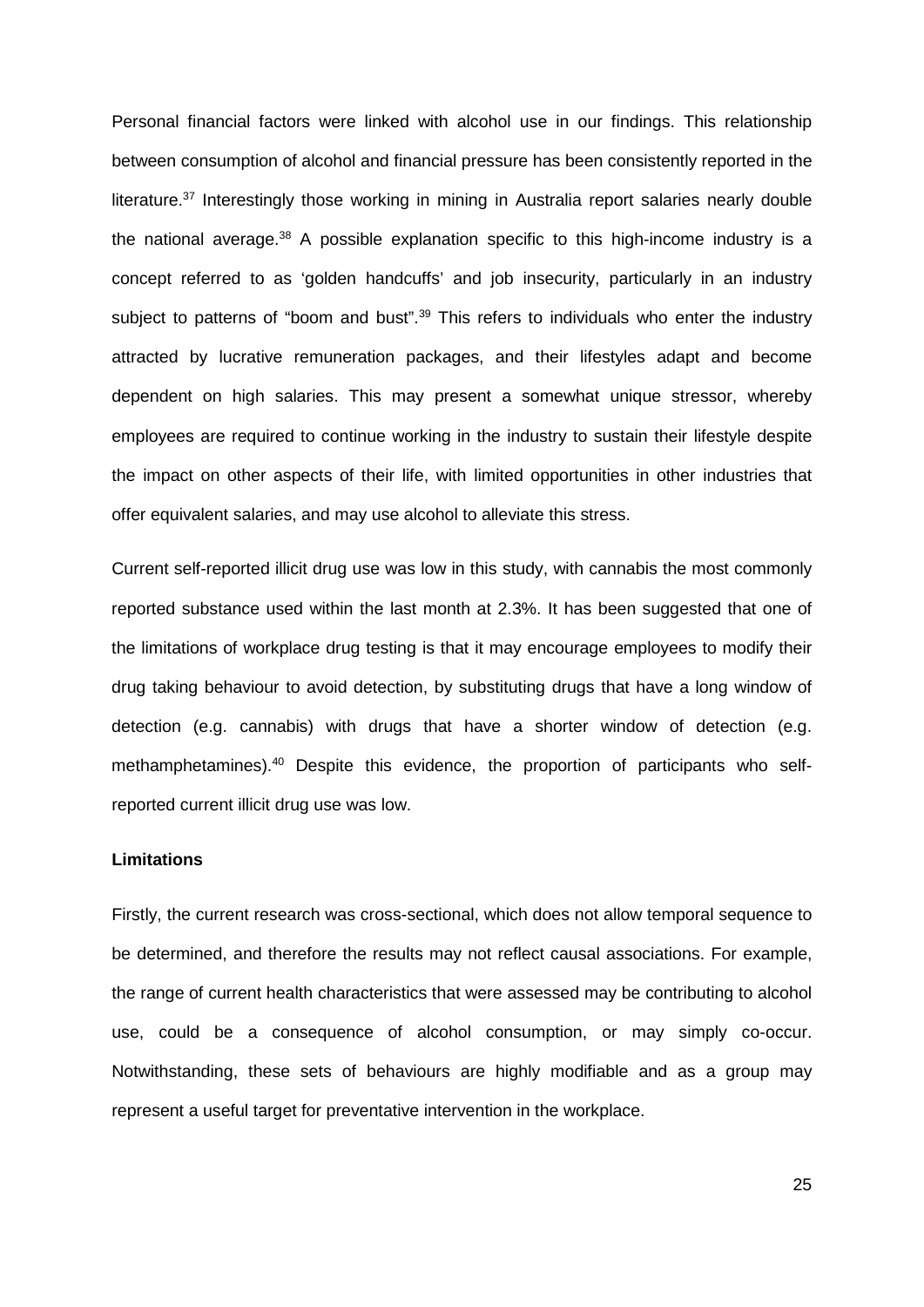Secondly, one of the major limitations of any research involving the usage of self-report data is possible social desirability bias. Given that usage of illicit substances, and alcohol at hazardous levels is a sensitive social issue, it is possible that participants may have been unwilling to disclose their true substance use behaviours. This may be exacerbated by strict workplace restrictions on alcohol, and further, by the current significant downturn in the mining industry. While it is possible that the downturn may have motivated participants to under-report substance use, it is equally possible that the downturn was associated with an increase in alcohol use, as has been previously shown in those who maintain employment during periods of recession<sup>41</sup>. Given the high proportion of participants who scored within the 'at-risk' categories for hazardous alcohol use in this study, it is less likely that participant's responses were influenced by a social desirability bias. The low self-reported illicit drug use may potentially reflect under-reporting of actual current use, or may equally reflect an actual low use of illicit substances in an effort to avoid possible drug detection at work.

A third limitation was the recruitment protocol. While there was considerable variation in the response rate dependent on the data collection method, we observed no statistical differences in AUDIT scores between the two recruitment methods. Furthermore, all factors significantly associated with recruitment were not associated alcohol use. In further support of the representativeness of the sample, we found a strong correlation between the age, gender and employment category profile for each of the mines that participated in the study with state based employment data. This suggests that although the response rate was lower at some mines, the sample still contained a representative cross-section of all employees at the site.

## **Conclusion**

The coal mining industry has invested considerable resources to minimise the use of alcohol and its immediate impact on safety, with the use of regular breath testing a common element of alcohol policy at many mine sites.<sup>[10](#page-29-9)</sup> The significant levels of alcohol related problems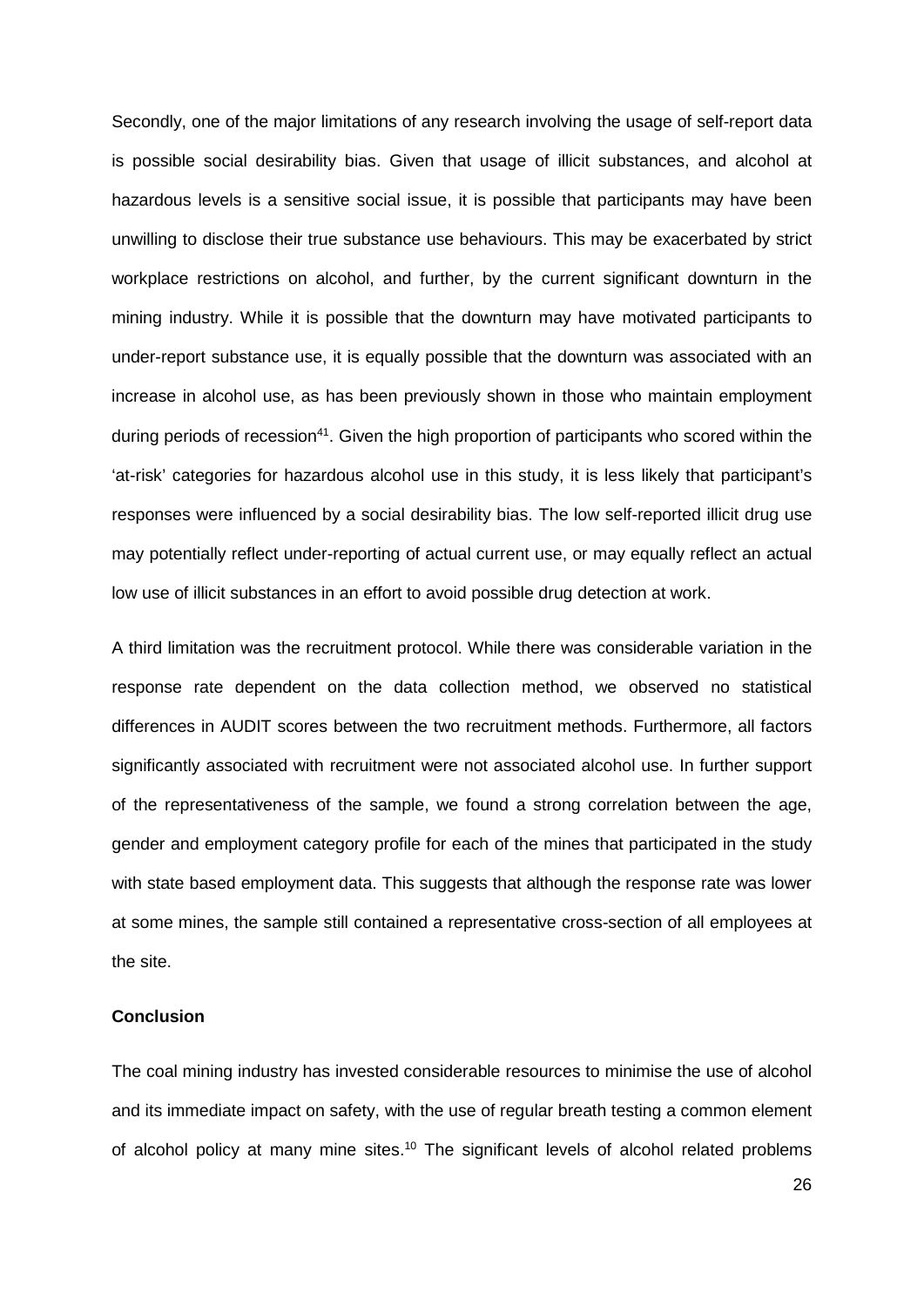identified in this study occur in the context of compulsory alcohol testing before work commences, and random testing for illicit substances. While alcohol testing may address the immediate risk of impairment due to alcohol use while at work, they neglect the impact of drinking outside of work on the physical and mental health of employees. Frequent and high quantities of alcohol consumption are likely to impact on other areas of workplace health and safety including fatigue, mood and cognitive ability.<sup>[42](#page-31-3)</sup> Important for the industry will be broadening its approach to address alcohol consumption as part of the overall commitment to occupational health and safety of employees. While factors involving workplace culture or behaviours outside of work were not specifically assessed in this study, they are important for future research.

Our findings can provide some guidance to address alcohol and its impact on health, safety and productivity in the industry. These results indicate that a high proportion of male miners consume alcohol at a risky or hazardous level, and suggest that the industry may benefit from implementation of programs to address alcohol use beyond those that focus on detection of alcohol levels or intoxication in the workplace. This is encompassed within the industry's national framework within the Blueprint for Mental Health in the Mining Industry<sup>18</sup> that identifies targets for workplace mental health programs. While the coal mining industry has made substantial gains in implementing policy regarding on-site alcohol monitoring (e.g. mandatory breath testing), the workplace can shape attitudes to alcohol use more broadly through workplace health promotion, and tailored intervention programmes through the employee assistance program, which may bring financial and social benefits through impacts on employee health and performance.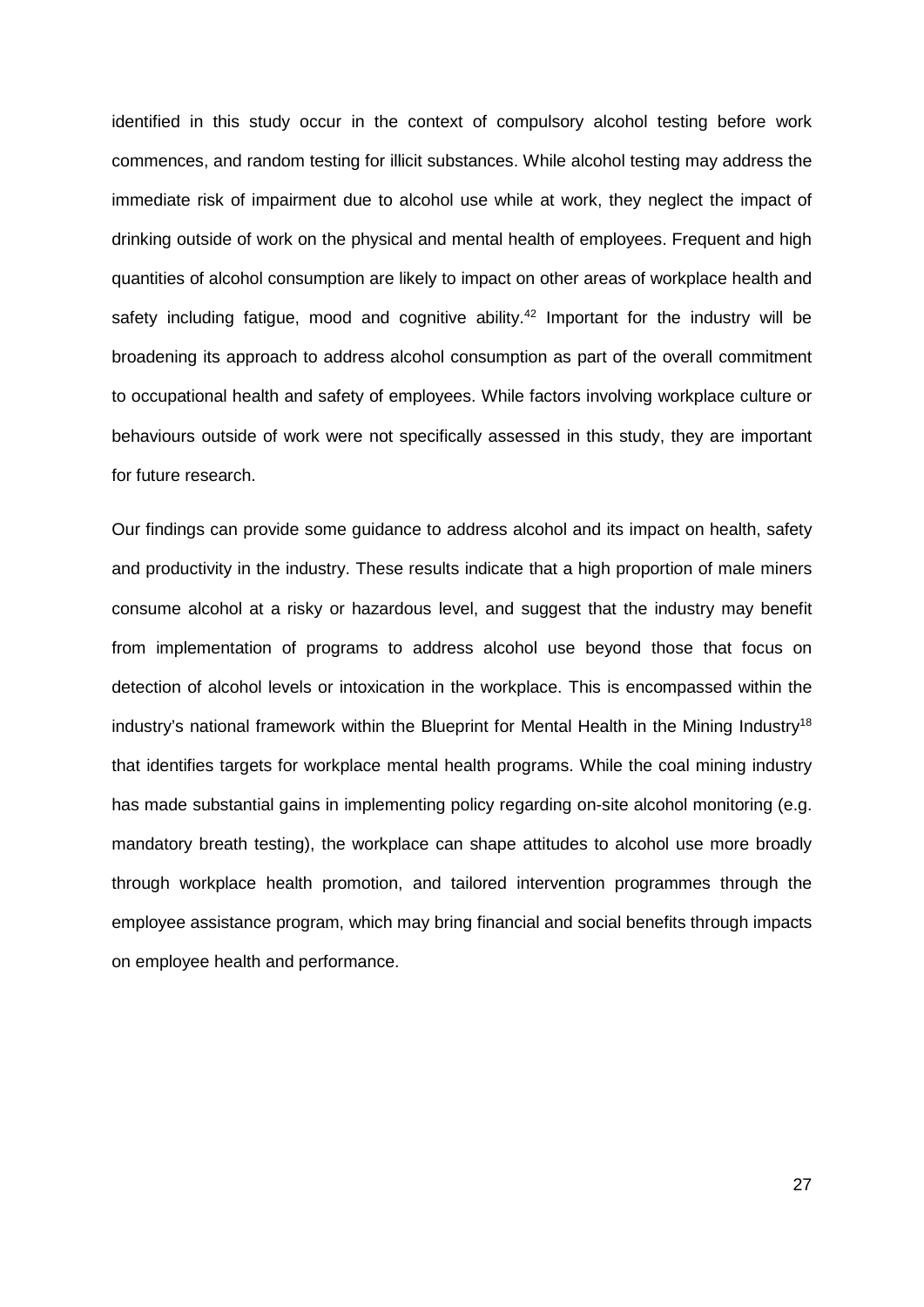# **Contributorship**

RT is the main author and contributed to all aspects of study design, data acquisition, data analysis and interpretation, and preparation of manuscript. RC and BK lead study conception and design, with RC involved in data collection. TL and JW provided assistance with study design, data collation, analysis and interpretation. FKL, AB, JS, DP, KI and CJ provided strategic guidance throughout project, and assisted with preparation of manuscript.

# **Funding**

Australian Coal Association Research Program (ACARP)

# **Competing Interest**

None to declare

## **Acknowledgements**

The Newcastle Institute of Energy and Resources through the support of Dr Alan Broadfoot, and Gerry Bobsien, through their extensive collaboration with resource industry partners were fundamental in ensuring engagement between the research team and the coal mining industry.

The investigator team would also like to acknowledge the support of a number of health professionals who provided assistance at various stages of the project including Trevor Hazell, Prasuna Reddy, Katie McGill, Jennifer Robinson and Genelle Sharrock.

The team would also like to acknowledge the support of industry representatives who provided guidance and support for the research including Shane Apps, Judy Bertram, Shane Hansford, Andrew McMahon, Liam Wilson and Simon Worland.

Professor Brian Kelly is the Aspen Medical Chair of the Centre for Resources Health and Safety, University of Newcastle. The Centre was established in partnership with Aspen Medical, a leading provider of healthcare solutions in the Mining and Resources sector.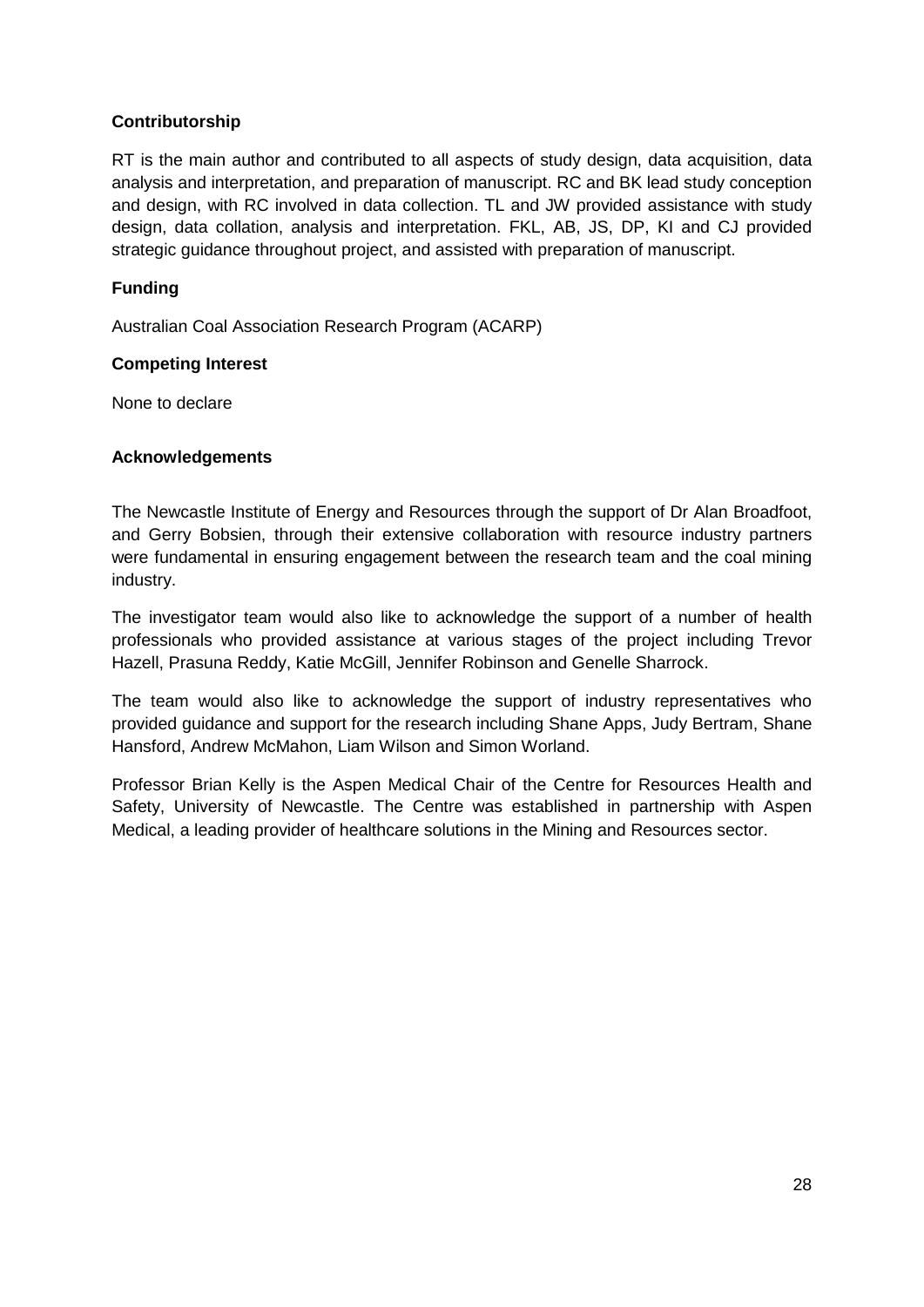# **REFERENCES**

- <span id="page-29-0"></span>1 Begg S, Vos T, Barker B, Stevenson C, Stanley L, Lopez A. *Burden of disease and injury in Australia, 2003*: Australian Institute of Health and Welfare AIHW, 2007.
- <span id="page-29-1"></span>2 Pidd K, JG B, JE H, AM R, TR D, RS N. Alcohol and work: patterns of use, workplace culture and safety. *The Australian Institute of Health and Welfare* 2006.
- <span id="page-29-2"></span>3 Collins DJ, Lapsley HM. *The costs of tobacco, alcohol and illicit drug abuse to Australian society in 2004/05*: Department of Health and Ageing Canberra, 2008.
- <span id="page-29-3"></span>4 Frone MR. *Alcohol and illicit drug use in the workforce and workplace*: American Psychological Association, 2013.
- <span id="page-29-4"></span>5 du Plessis K, Corney T, Burnside L. Harmful drinking and experiences of alcoholrelated violence in Australian male construction industry apprentices. *American journal of men's health* 2013;7:423-426.
- <span id="page-29-5"></span>6 Macdonald S, Well S. Lifestyle problems and health programs in Ontario worksectors. *Employee Assistance Quarterly* 1996;11:37-49.
- <span id="page-29-6"></span>7 Violanti JM, Slaven JE, Charles LE, Burchfiel CM, Andrew ME, Homish GG. Police and alcohol use: A descriptive analysis and associations with stress outcomes. *American Journal of Criminal Justice* 2011;36:344-356.
- <span id="page-29-7"></span>8 Minerals Council of Australia. Coal Hard Facts, Canberra: Minerals Council of Australia 2014.
- <span id="page-29-8"></span>9 Poplin GS, Miller HB, Ranger-Moore J et al. International evaluation of injury rates in coal mining: A comparison of risk and compliance-based regulatory approaches. *Safety Science* 2008;46:1196-1204.
- <span id="page-29-9"></span>10 Holland P. Drug Testing in the Australian Mining Industry. *Surveillance & Society* 2002;1:204-209.
- <span id="page-29-10"></span>11 Lennings CJ, Feeney GF, Sheehan M, Young RM, McPherson A, Tucker J. Workplace screening of mine employees using the alcohol use disorders identification test (AUDIT) and alcohol breathalyzation. *Drug and Alcohol Review* 1997;16:357-363.
- <span id="page-29-11"></span>12 Joyce S, Tomlin S, Somerford P, Weeramanthri T. Health behaviours and outcomes associated with fly‐in fly‐out and shift workers in Western Australia. *Internal medicine journal* 2013;43:440-444.
- <span id="page-29-12"></span>13 Heiler K. *The Struggle for Time: A Review of Extended Shifts in the Tasmanian Mining Industry: Overview Report*: ACIRRT, University of Sydney, 2002.
- <span id="page-29-13"></span>14 Chamber of Minerals and Energy Western Australia. People at work 2005. *Chamber of Minerals and Energy of Western Australia*.
- <span id="page-29-14"></span>15 Perkins D, Fuller J, Kelly B et al. Factors associated with reported service use for mental health problems by residents of rural and remote communities: crosssectional findings from a baseline survey. *BMC Health Services Research* 2013;13:157.
- <span id="page-29-15"></span>16 Sorensen G, Landsbergis P, Hammer L et al. Preventing Chronic Disease in the Workplace: A Workshop Report and Recommendations. *American Journal of Public Health* 2011;101:S196-S207.
- <span id="page-29-16"></span>17 Dollard M, Bailey T, McLinton S et al. The Australian Workplace Barometer: Report on psychosocial safety climate and worker health in Australia, Magill, South Australia: University of South Australia, Centre for Applied Psychological Research for Safe Work Australia 2012.
- <span id="page-29-17"></span>18 Kelly B, J S, R C, James C. Blueprint for Mental Health and Wellbeing: a framework for action, Mincerals Council of Australia, Canberra, Australia. 2015.
- <span id="page-29-18"></span>19 Saunders JB, Aasland OG, Babor TF, De Fa Fuente J, Grant M. Development of the alcohol use disorders identification test (AUDIT): WHO collaborative project on early detection of persons with harmful alcohol consumption‐II. *Addiction* 1993;88:791-804.
- <span id="page-29-19"></span>20 Berkman LF, Syme SL. Social networks, host resistance, and mortality: a nine-year follow-up study of Alameda County residents. *American journal of Epidemiology* 1979;109:186-204.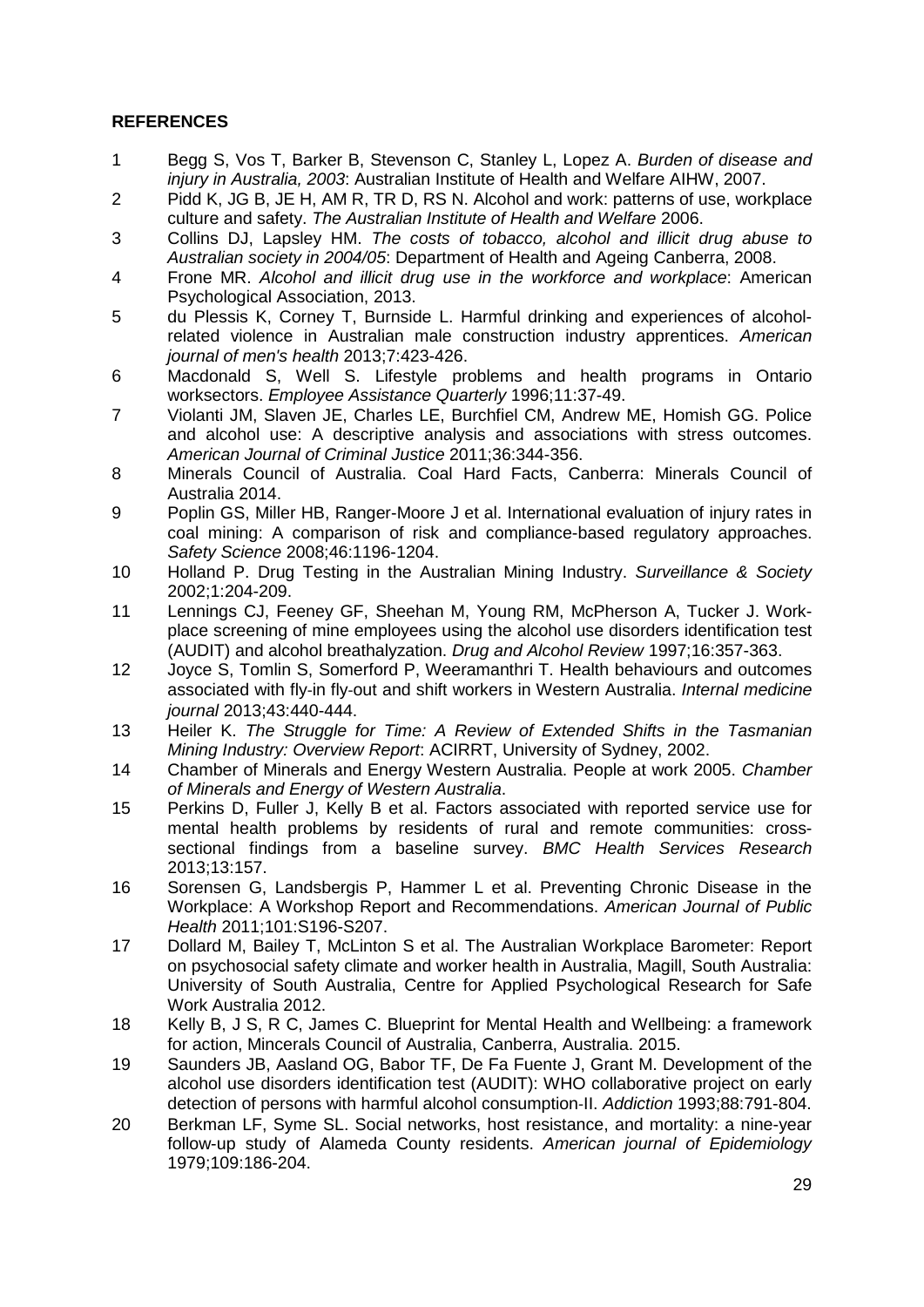- <span id="page-30-0"></span>21 Kessler RC, Andrews G, Colpe LJ et al. Short screening scales to monitor population prevalences and trends in non-specific psychological distress. *Psychological medicine* 2002;32:959-976.
- <span id="page-30-1"></span>22 Karasek RA, Kawakami N, Brisson C, Houtman I, Bongers P, Amick BC. The Job Content Questionnaire (JCQ): An Instrument for Internationally Comparative Assessments of Psychosocial Job Characteristics. *Journal of Occupational Psychology* 1998;3:322-355.
- <span id="page-30-2"></span>23 Rist F, Glöckner-Rist A, Demmel R. The Alcohol Use Disorders Identification Test revisited: establishing its structure using nonlinear factor analysis and identifying subgroups of respondents using latent class factor analysis. *Drug and alcohol dependence* 2009;100:71-82.
- <span id="page-30-3"></span>24 Australian Institute of Health and Welfare. 2007 National Drug Strategy Household Survey: detailed findings. *Drug statistics series no. 22. Cat. no. PHE 107. Canberra: AIHW.* 2008.
- <span id="page-30-4"></span>25 Velander F, Schineanu A, Liang W, Midford R. Digging for gold and coming up blue: A health survey in the mining industry. *Journal of Health, Safety and Environment* 2010;26:389.
- <span id="page-30-5"></span>26 Wechsler H, Davenport A, Dowdall G, Moeykens B, Castillo S. Health and behavioral consequences of binge drinking in college: A national survey of students at 140 campuses. *Jama* 1994;272:1672-1677.
- <span id="page-30-6"></span>27 Pidd KJ, Berry JG, Roche AM, Harrison JE. Estimating the cost of alcohol-related absenteeism in the Australian workforce: the importance of consumption patterns. *Med J Aust* 2006;185:637-641.
- <span id="page-30-7"></span>28 Howland J, Rohsenow DJ, Bliss CA et al. Hangover predicts residual alcohol effects on psychomotor vigilance the morning after intoxication. *Journal of addiction research & therapy* 2010;1.
- <span id="page-30-8"></span>29 Inder K, Handley T, Fitzgerald M et al. Individual and district-level predictors of alcohol use: cross sectional findings from a rural mental health survey in Australia. *BMC public health* 2012;12:586.
- <span id="page-30-9"></span>30 Cooper ML, Russell M, Skinner JB, Frone MR, Mudar P. Stress and alcohol use: moderating effects of gender, coping, and alcohol expectancies. *Journal of abnormal psychology* 1992;101:139.
- 31 Boden JM, Fergusson DM. Alcohol and depression. *Addiction* 2011;106:906-914.
- 32 Crum RM, Mojtabai R, Lazareck S, et al. A prospective assessment of reports of drinking to self-medicate mood symptoms with the incidence and persistence of alcohol dependence. *JAMA Psychiatry* 2013;70:718-726.
- 33 Fergusson DM, Boden JM, Horwood L. Tests of causal links between alcohol abuse or dependence and major depression. *Archives of General Psychiatry* 2009;66:260- 266.
- <span id="page-30-10"></span>34 Pidd K. Workplace culture and alcohol use. *Of Substance: The National Magazine on Alcohol, Tobacco and Other Drugs* 2005;3:18-21.
- <span id="page-30-11"></span>35 Berry JG, Pidd K, Roche AM, Harrison JE. Prevalence and patterns of alcohol use in the Australian workforce: findings from the 2001 National Drug Strategy Household Survey. *Addiction* 2007;102:1399-1410.
- <span id="page-30-12"></span>36 Biggs HC, Williamson AR, Davey TM. The role of education and awareness in workplace alcohol and drug use in the Australian construction industry: Proposed program of research and preliminary results. *Vulnerable Groups & Inclusion* 2012;3.
- <span id="page-30-13"></span>37 Holahan CJ, Moos RH, Holahan CK, Cronkite RC, Randall PK. Drinking to cope, emotional distress and alcohol use and abuse: a ten-year model. *Journal of Studies on Alcohol* 2001;62:190-198.
- <span id="page-30-14"></span>38 Average Weekly Earning Australia, Canberra: Australian Bureau of Statistics November 2012.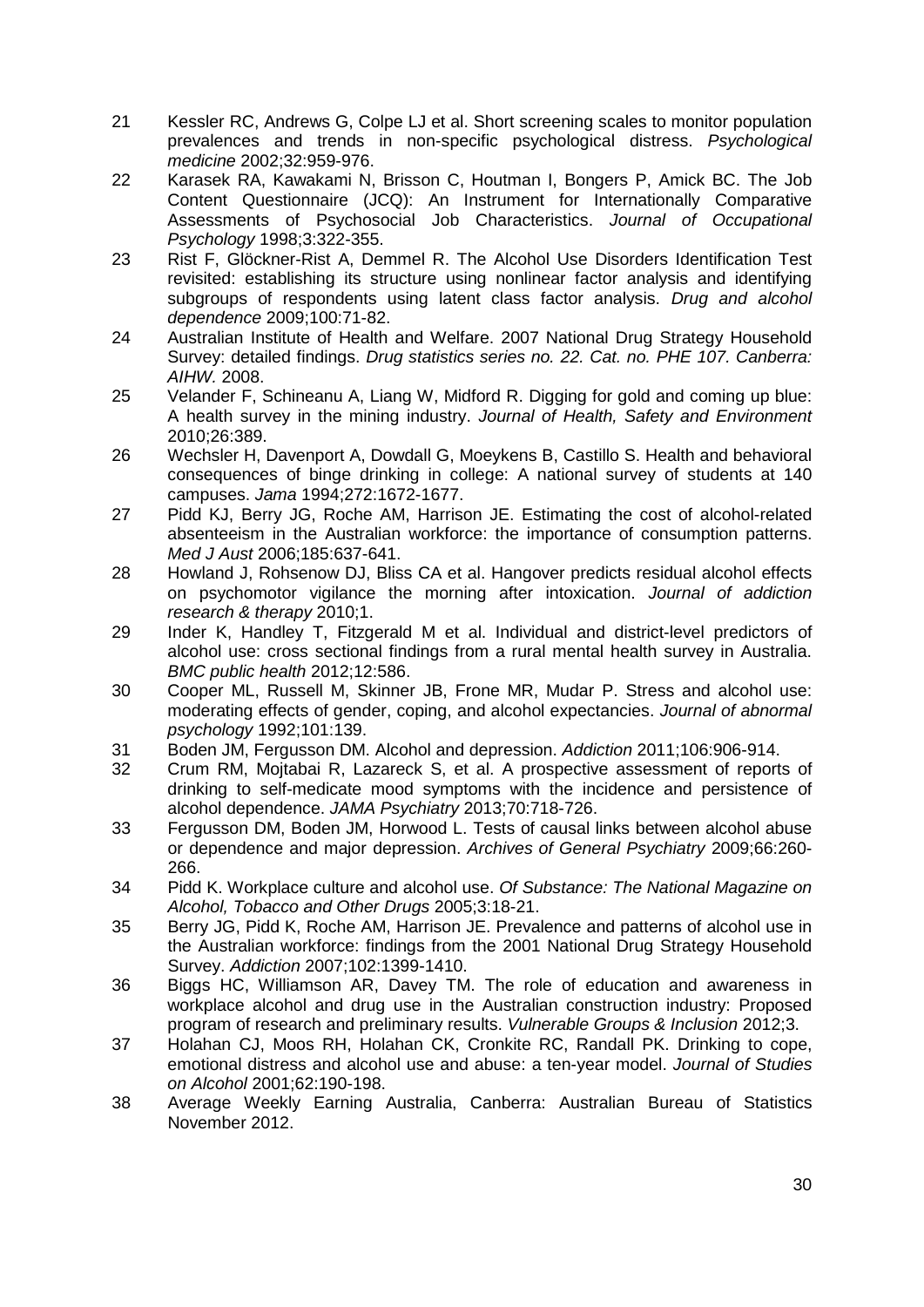- <span id="page-31-0"></span>39 Shandro JA, Veiga MM, Shoveller J, Scoble M, Koehoorn M. Perspectives on community health issues and the mining boom-bust cycle. *Resources Policy*;36:178- 186.
- <span id="page-31-1"></span>40 Pidd K. Sobering thoughts: How drugs and alcohol affect workplace safety. *Australian Mine Safety Journal* 2013.
- <span id="page-31-2"></span>41 Frone MR. The Great Recession and Employee Alcohol Use: A US Population Study. 2015.
- <span id="page-31-3"></span>42 Tzambazis K, Stough C. Alcohol impairs speed of information processing and simple and choice reaction time and differentially impairs higher-order cognitive abilities. *Alcohol and Alcoholism* 2000;35:197-201.